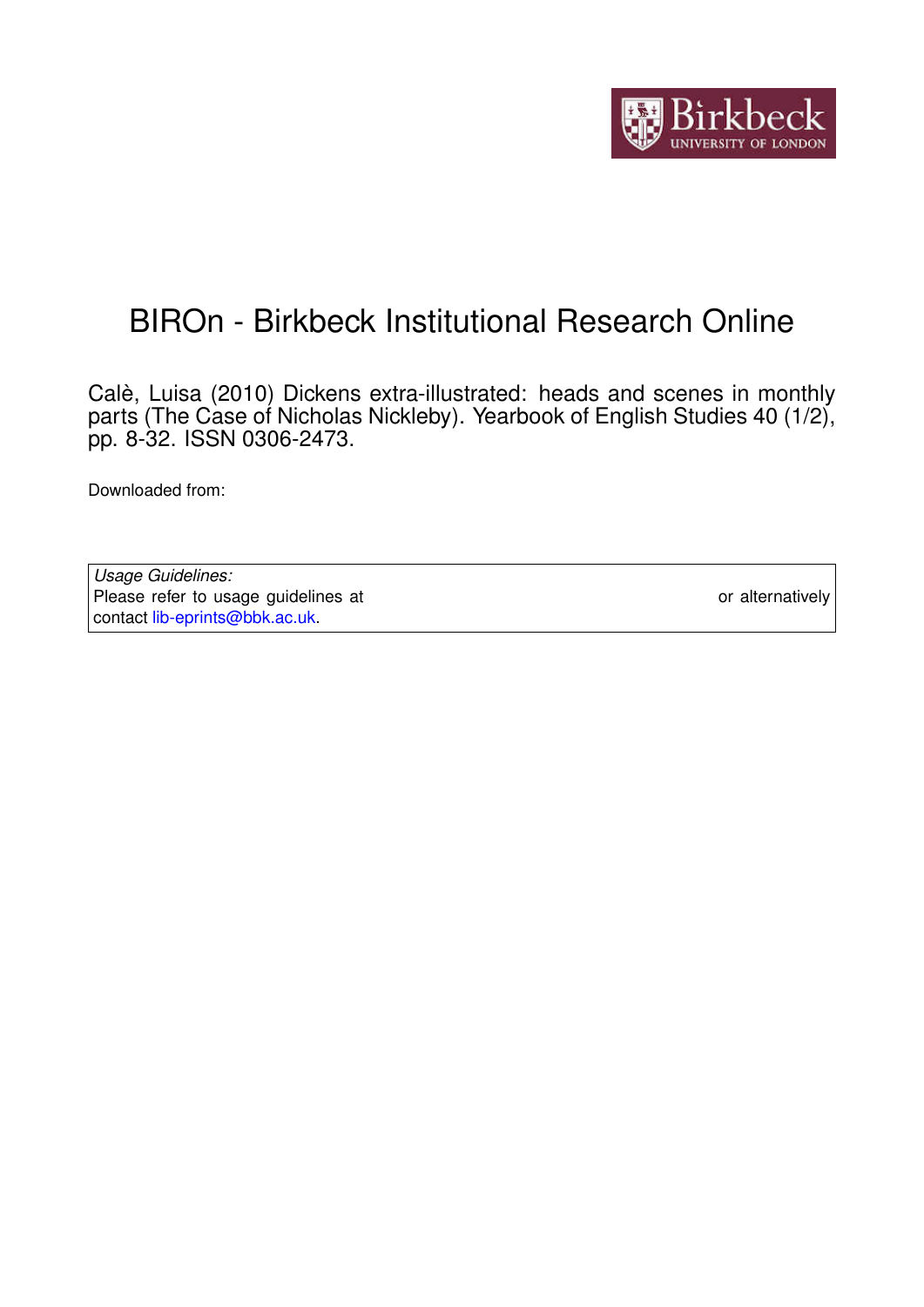

## **[BIROn](http://eprints.bbk.ac.uk/irstats.cgi)** - Birkbeck Institutional Research Online

Enabling open access to Birkbeck's published research output

## Dickens extra-illustrated: heads and scenes in monthly parts (The Case of Nicholas Nickleby)

## **Journal Article**

<http://eprints.bbk.ac.uk/5252>

Version: Published (Refereed)

## **Citation:**

Cale, L. (2010) Dickens extra-illustrated: heads and scenes in monthly parts (The Case of Nicholas Nickleby) – *Yearbook of English Studies* 40(1/2)

*© 2010* Modern Humanities Research Association

[Publisher version](http://www.mhra.org.uk/Publications/Journals/yes.html)

All articles available through Birkbeck ePrints are protected by intellectual property law, including copyright law. Any use made of the contents should comply with the relevant law. \_\_\_\_\_\_\_\_\_\_\_\_\_\_\_\_\_\_\_\_\_\_\_\_\_\_\_\_\_\_\_\_\_\_\_\_\_\_\_\_\_\_\_\_\_\_\_\_\_\_\_\_\_\_\_\_\_\_\_\_\_\_

**[Deposit Guide](http://eprints.bbk.ac.uk/deposit_guide.html)** 

\_\_\_\_\_\_\_\_\_\_\_\_\_\_\_\_\_\_\_\_\_\_\_\_\_\_\_\_\_\_\_\_\_\_\_\_\_\_\_\_\_\_\_\_\_\_\_\_\_\_\_\_\_\_\_\_\_\_\_\_\_\_

Contact: [lib-eprints@bbk.ac.uk](mailto:lib-eprints@bbk.ac.uk)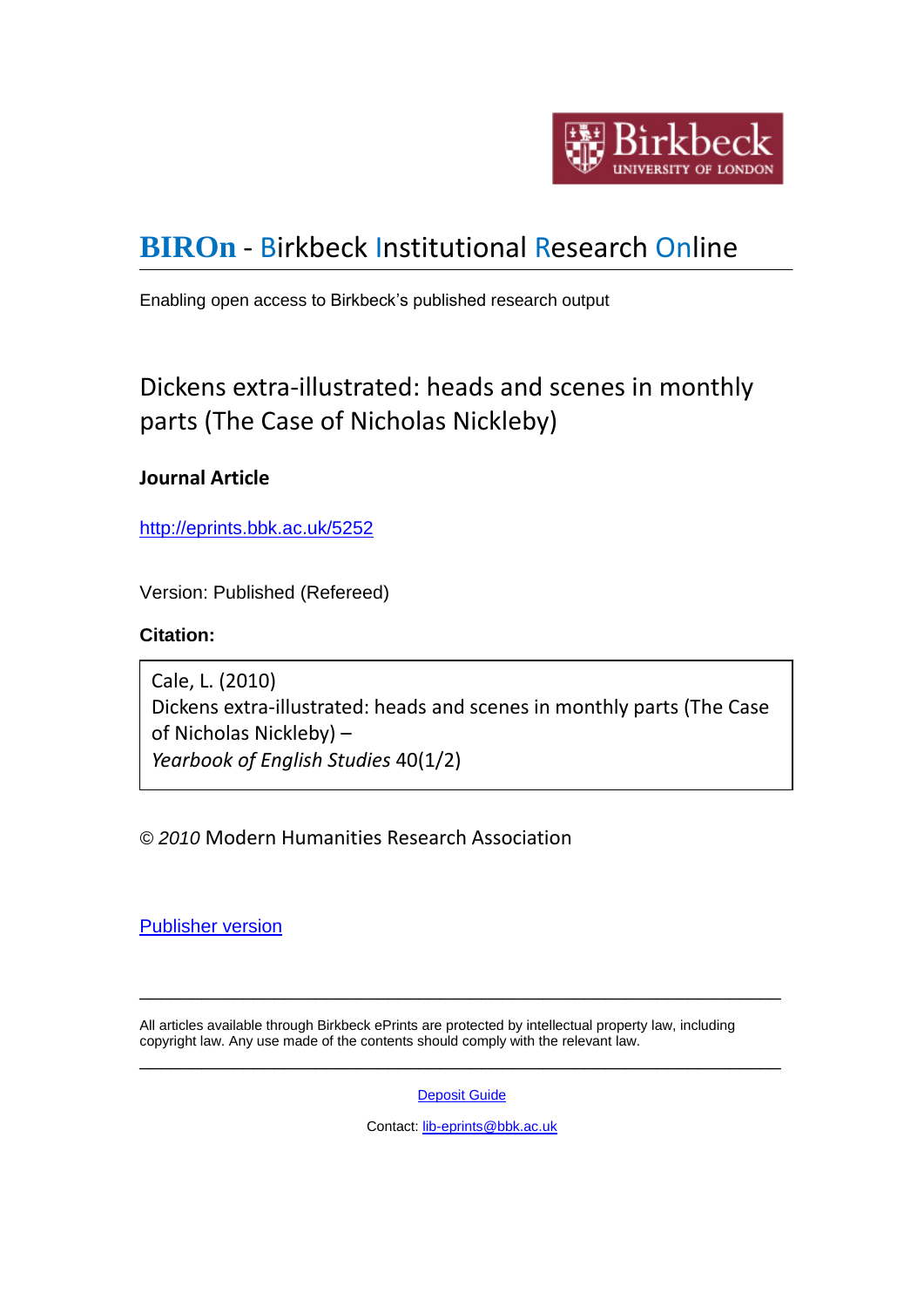## Dickens Extra-Illustrated: Heads and Scenes in Monthly Parts (The Case of *Nicholas Nickleby*)

#### LUISA CALÈ

*Birkbeck, University of London*

In 'Of Grangerising and Dickensiana' (1886), Percy Hetherington Fitzgerald registered the place of Dickens in 'The romance of book collecting'.1 Under the heading 'Dickensiana', Fitzgerald considered early and extra-illustrated editions, rather than the 'combination of bibliomania and hero-worship' that surrounded the author's belongings since the sale of his possessions one month after his death — from furniture and pictures to items such as a set of Pickwick ladles and the stuffed raven that inspired 'Grip' in *Barnaby Rudge*. <sup>2</sup> Even when limited to the bibliographic, however, 'Dickensiana' are unlikely companions for 'Grangerizing'; indeed, they might stand for different kinds of extra-illustration in different cultures of the book. Extra-illustration takes a published work, breaks its bindings, and interleaves it with extraneous materials, sometimes mounting each individual leaf on much larger sheets that can be illustrated in the expanded margins. The aim is to resist the homogeneity of the book and turn it into a unique record of taste. 'Grangerizing' denotes a practice of extraillustration emerging within the aristocratic circle of Horace Walpole and associated with James Granger's *Bibliographical History of England* (1769), a catalogue and taxonomy of all the known English Heads arranged into subject headings under the name of the sitter, class, and period, thereby inviting readers to engage with history through collecting and visualization; hence the term 'Grangerizing' came to stand for the practice of extra-illustration.3 For the best account of the phenomenon Fitzgerald turned to the bibliophile expert Thomas Frognall Dibdin. Dibdin's *Bibliomania*, first published in 1809 as an epistle, expanded by several hundred pages in 1811, and republished throughout the century, includes a 'Recipe for Illustration', which Fitzgerald thought worth quoting in full:

Take any passage from any author — to wit; the following (which I have done, quite at random) from Speed: '*Henry Le Spenser*, the warlike *Bishop of Norwich*, being drawne on

<sup>1</sup> Percy Hetherington Fitzgerald, *The Book Fancier, or, The Romance of Book Collecting* (London: S. Low, Marston,

<sup>&</sup>lt;sup>2</sup> Francis Phillimore, 'Introduction', in *Dickens Memento, with Introduction by Francis Phillimore and 'Hints to Dickens*<br>Collector' by John F. Dexter (London: Tuer, [n.d.]), pp. 1, 4.

<sup>&</sup>lt;sup>3</sup> See Lucy Peltz, 'Engraved Portrait Heads and the Rise of Extra-Illustration: The Eton Correspondence of the Reverend James Granger and Richard Bull, 1769–1774', *Walpole Society*, 66 (2004), 1–161; and Lucy Peltz, 'A Friendly Gathering: The Social Politics of Presentation Books and their Extra-Illustration in Horace Walpole's Circle', *Journal of the History of Collections*, 19 (2007), 33–49.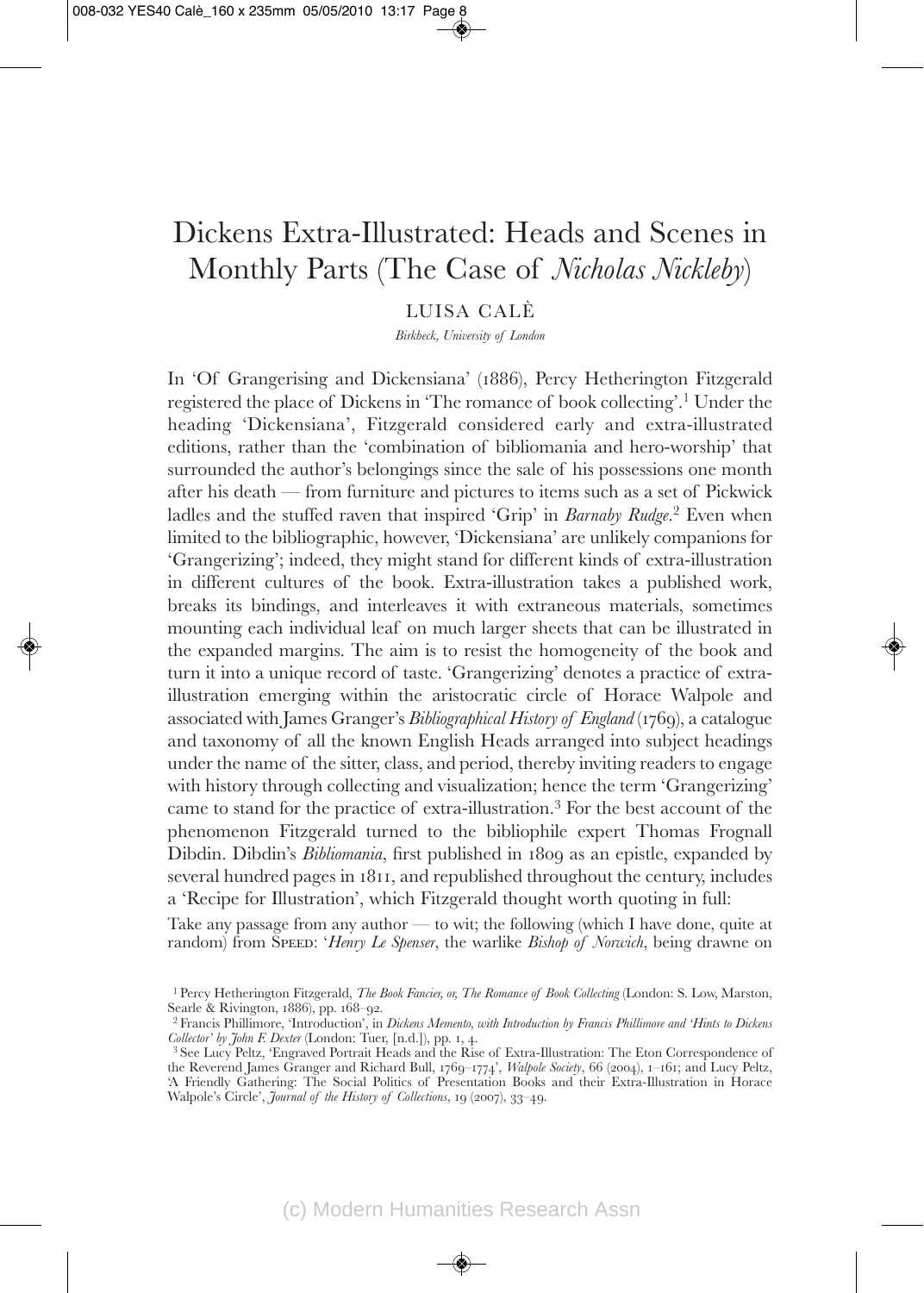by *Pope Vrban* to preach *the Crusade*, and to be General against *Clement* [. . .].' Now let the reader observe, here are *only four* lines; but which, to be properly ILLUSTRATED, should be treated thus: 1st; procure all the portraits, at all periods of his life, of *Henry Le Spenser*: 2dly; obtain every view, ancient and modern, like or unlike, of the city of *Norwich*; and, if fortune favour you, of *every Bishop of the same see*: 3rdly; every portrait of *Pope Vrban* must be procured; and as many prints and drawings as can give some notion of *the Crusade* — together with a few etchings (if there be any) of *Peter the Hermit* and *Richard 1st*, who took such active parts in the Crusade: 4thly; you must search high and low, early and late, for every print of *Clement*: 5thly; procure, or you will be wretched, as many fine prints of *Cardinals* and *Prelates*, singly or in groups, as will impress you with a proper idea of the *Conclave*; and 6thly; see whether you may not obtain, at some of our most distinguished old-print sellers, views of the *house of Parliament* at the period (a.d. 1383.) here described!!! The result, gentle reader, will be this: you will have work enough cut out to occupy you, for one whole month at least [. . .] a late distinguished and highly respectable female collector, who had commenced an ILLUSTRATED BIBLE, procured not fewer than *seven hundred prints* for the illustration of the 20th, 21st, 22d, 23d, 24th, and 25th verses of the 1st chapter of Genesis!4

Besides the antiquarian practice illustrated in this example, as the pioneering work of Lucy Peltz demonstrates, extra-illustration also flourished among amateur topographers.5 By the time Fitzgerald wrote, it had expanded to an attempt to capture within the boards of a book a world of disappearing places, pastimes, and people, which could find a home in works such as Izaac Walton's *The Compleat Angler* (1653), James Boswell's *Life of Johnson* (1791), and lives of actors, often following the impulse and example of a few specialist booksellers. In taking on deictic and other referential elements in a literary work, extra illustration anchors the words to a world outside and functions as its archival repository and virtual re-enactment once that world has disappeared. From portraits of the author to galleries of characters and views of the places mentioned in the text, extra-illustration documents the material and visual culture of books and the changing relationship between practices of reading and collecting. The archival urge behind an extra-illustrated book is driven by a contradictory impulse: in the encyclopedic, at once iconophilic and iconoclastic need to master the visual corpus of each figure, its pages store up images culled from other books.<sup>6</sup> Compared to 'Attilas',<sup>7</sup> extra-illustrators tread the thin line between cultural production, dissemination, and destruction.

<sup>4</sup> Thomas Frognall Dibdin, 'Recipe for Illustration', in *Bibliomania; or, Book Madness: A Bibliographical Romance, In Six Parts. Illustrated with Cuts* (London: Printed for the author, by J. McCrerry, 1811), pp. 665–66, footnote;

<sup>&</sup>lt;sup>5</sup> Lucy Peltz, 'The Extra-Illustration of London: The Gendered Spaces and Practices of Antiquarianism in the late Eighteenth Century', in *Producing the Past: Aspects of Antiquarian Culture and Practice, 1700–1850*, ed. by Martin Myrone and Lucy Peltz (Aldershot: Ashgate, 1999), pp. 115–34.

 $6$  Lucy Peltz, 'Facing the Text: The Amateur and Commercial Histories of Extra-Illustration, c. 1770–1840', in *Owners, Annotators, and the Signs of Reading*, ed. by Robin Myers, Michael Harris, and Giles Mandelbrote (New Castle, DE: Oak Knoll; London: British Library, 2005), pp. 91–135. <sup>7</sup> Fitzgerald, *Book Fancier*, p. 168.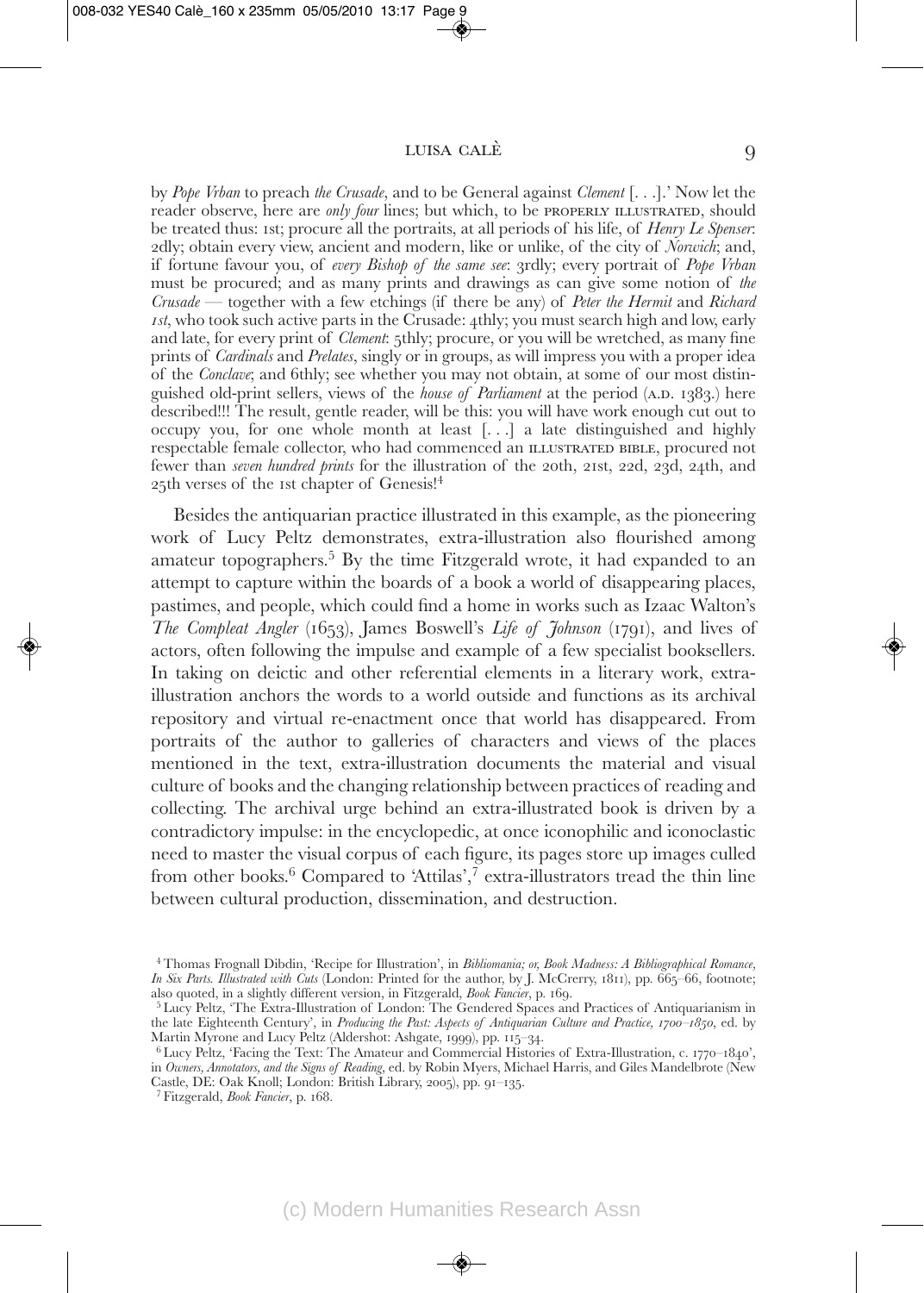Extra-illustrated Dickensiana articulate a different (not necessarily destructive) relationship between illustration and letterpress. Since the late eighteenth century, a practice that was designed to resist the homogeneity of mechanical reproduction had, paradoxically, generated the demand for new commodities and identified a new market and new specialists. In response, printsellers produced sets of prints specifically for the purpose of extra-illustration; and watercolourists, too, advertised their availability to extra-illustrators for creating more individual, customized works. The continuity in practice can be detected in late nineteenth-century bibliographies of Dickens, which register the circulation of Dickensian characters in watercolours alongside sets of prints for extraillustration by Dickens illustrators Alfred Forrester ('Alfred Crowquill'), Thomas Onwhyn ('Peter Palette'), Frederick Pailthorpe, and Hablot Knight Brown ('Phiz').8 Generated by the extra-illustration market, sometimes commissioned by booksellers for extra-illustrators in search of something more distinctive than sets of prints, extant sets of watercolours such as those painted by Joseph Clayton Clark ('Kyd') in the 1880s suggest that characters in watercolours also circulated independently of Dickens's books, whether bound in portfolios or not.9 Despite these continuities, however, the extra-illustration of Dickens's works articulates a more deliberately complementary relationship between the text and its 'augmentations', illustrators, and publishers. Dickens's commission to write for *Pickwick* started as a hack-job to accompany Robert Seymour's fashionable prints of 'Sporting Transactions' with 'illustrative' letterpress; yet after Seymour's death he reconfigured the publication, shifting the emphasis from the plates to the writing and thus marking his emergence as an author.<sup>10</sup> Nonetheless, the combination of writing with plates continued to shape Dickens's publications. Whether by the same or rival publishers, extra illustrations became part of the marketing of his works.

Much attention has been devoted to Dickens's collaboration with his artists and the process of serial composition. In this essay I wish to explore how the 'body' and experience of Dickens's works might change when considered through the practice of extra-illustration. I shall focus on the earliest sets of extra-illustrations and on the place of extra-illustration in *The Life and Adventures of Nicholas Nickleby* (1838–39). Assembled a posteriori, the publication in parts offered up ideal raw material for the practice of extra-illustration, as well as an

<sup>&</sup>lt;sup>8</sup> See, for instance, *The Dickens Catalogue* (London: J. W. Jarvis, 1884), p. 27, no. 99.<br><sup>9</sup> On 'Kyd''s 840 characters in watercolour in sixteen extra-illustrated sets at the Huntington Library as well as collections in the British Museum and at Austin, Texas, see Robert R. Wark, 'The Gentle Pastime of Extra-Illustrating Books', *Huntington Library Quarterly*, 56 (1993), 151–65 (p. 163); and Wark, 'The Curious Case of Joseph Clayton Clark', *Huntington Library Quarterly*, 59 (1996), 551–55. On Hablot Knight Brown see Robert L. Patten's discussion (forthcoming in *Princeton Library Chronicle*) of the extra-illustrated copy of David Croal Thomson's *Life of Hablot Knight Brown* (1884) recently acquired by Princeton University Library. <sup>10</sup> Robert L. Patten, *Charles Dickens and his Publishers* (Oxford: Clarendon Press, 1978), pp. 62–65.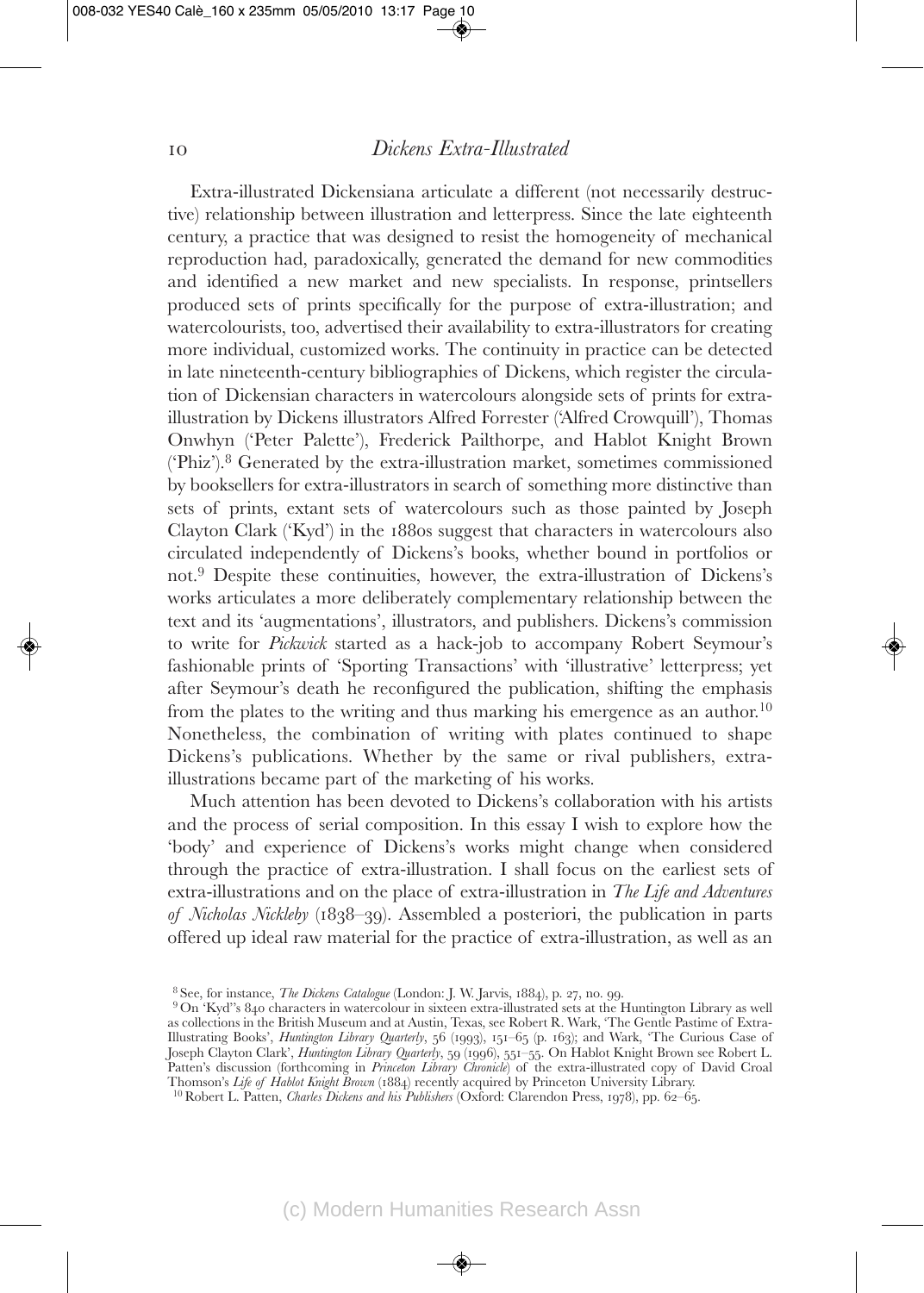ideal terrain to question the limits of the book as a cultural form. The early sets participated in the periodicity of Dickens's monthly publications in that they were also published in monthly parts to be completed with the completion of the text; they were advertised on the wrappers and in the Advertisers. Attention to the functioning of extra-illustrations in the monthly publication, then, helps rearticulate the place of Dickens's serial publications in a culture of reading, viewing, and collecting, which is now harder to see since the canonization of Dickens has separated his works as 'literature' from the 'ephemera' with which they flourished.

#### *Grangerizing and the Emergence of Dickensian Extra-Illustration*

He pastes, from injur'd volumes snipt away, His *English Heads* in chronicled array. Torn from their destin'd page, (unworthy meed Of knightly counsel, and heroic deed) Not FAITHORNE's stroke, nor FIELD's own types can save The gallant VERES, and one-eyed OGLE brave. Indignant readers seek the image fled, And curse the busy fool, who *wants a head*. Proudly he shews, with many a smile elate, The scrambling subjects of the *private plate*; While Time their actions and their names bereaves, They grin for ever in the guarded leaves. ( John Ferriar, *The Bibliomania*, ll. 119–30) 11

John Ferriar's dramatic if playful characterization of Grangerizing emphasizes the Revolutionary overtones of the terms of art associated with collecting, where the bookish counterpart of the 'hanging' of portraits is the 'cutting' of 'Heads' with its uncomfortably close memories of the guillotine.<sup>12</sup> In contrast to such a defacing practice, which embellishes a book with heads decapitated from other books, destruction is not central to the ethos of extra-illustration developed around the publication of Dickens's works. Unlike pages cut from other books, extra-illustrations to Dickens's works were produced as ready-made commodities issued in sets of the same size as the monthly parts.13 While Dibdin's search for all visual records of 'Henry Le Spenser' anchors the text to a referential world of documentary records, early sets of extra-illustrations designed to accompany Dickens's works tend to amplify the fictional world of the text. Their

<sup>11</sup> John Ferriar, *The Bibliomania, An Epistle, to Richard Heber, Esq.* (London: Printed for T. Cadell and W. Davies

by J. Haddock, Warrington, 1809).<br><sup>12</sup> See 'Anti-Guillotine', *Gentleman's Magazine*, 72 (February 1802), 106–08, mentioned in Peltz, 'Engraved<br>Portrait Heads', p. 8.

<sup>&</sup>lt;sup>13</sup> On the sets of extra-illustrations for Sir Walter Scott's works as a format for the Victorian book see Richard Maxwell, 'Walter Scott, Victorian Fiction, and the Genesis of the Victorian Illustrated Book', in *The Victorian Illustrated Book*, ed. by Maxwell (Charlottesville: University Press of Virginia, 2002), pp. 1–51 (pp. 14–19).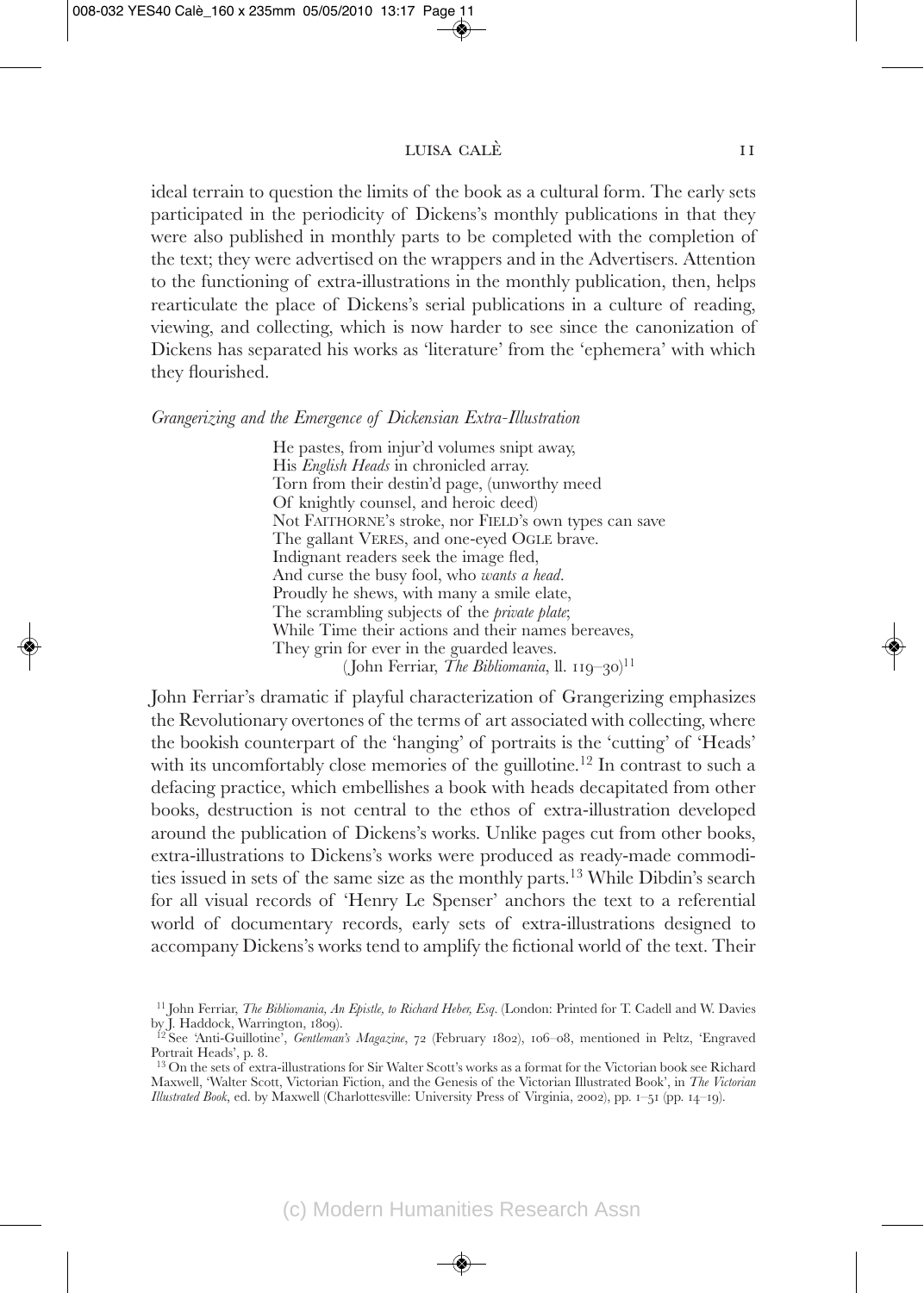attempt to reproduce the visual idiom of the official illustrator suggests that they were intended to be adopted as further illustrations rather than as substitutions for the original set. Their playful relationship with Dickens's work as well as with the contemporary publication world helps us remember reading possibilities that have been obscured since Dickens's novels became stabilized in bound volumes, without the Advertisers, the catalogues, and excerpts added at the back of the text, and the periodicity that shaped their original publication in parts.

Dickens's publishers Chapman and Hall included notices of extra illustrations in the Advertisers issued with the monthly parts of his works. *Pictures picked from the Pickwick Papers* by Alfred Crowquill (pseudonym for Alfred Forrester) was the first set of extra-illustrations published fortnightly by Ackermann, starting on 1 May 1837. The listing in Pickwick Advertiser XIV explains that 'these pickings are intended to illustrate a series of Incidents from this Popular Work, which are too interesting to be lost sight of [. . .]. Each Sheet contains four pages full of subjects, illustrating two numbers'. Although presented as 'additions' 'printed on paper calculated for binding with the work', most of the pages have four or five figures, or groups such as character studies, that might be cut up and pasted into a scrapbook. This first announcement, however, was to be dwarfed the following month by a competing set taking up the full verso of *Pickwick*'s wrapper: *Illustrations to the Pickwick Club edited by 'Boz'. By Sam Weller* (pseudonym for Thomas Onwhyn), published by Grattan, illustrating specific episodes set in 'local scenery [. . .] said to be sketched on the spot', and praised for a 'Hogarth-like' 'pencil' that 'has nothing of the caricature of George Cruikshank'.14 Despite the rivalry between the two sets, Ackermann bought the monthly parts from Chapman and Hall to bind them with the sets of extra illustrations by Crowquill and Weller and marketed the volume as 'The Pickwick', following the style of the Ackermann Annuals.<sup>15</sup>

The Ackermann network gives us a sense of the circulation of *Pickwick*. Ackermann was well known for *The Microcosm of London* (1808–09), the elegant Repository of Arts he opened a couple of doors away from the Royal Academy on the Strand in the late 1790s, the periodical *The Repository of Arts* (1809–28), architectural views, travel books, and fashion sheets.16 The original 'sporting club' matter that Seymour had envisaged for the *Pickwick Papers* met the taste of

<sup>&</sup>lt;sup>14</sup> The advertising space devoted to Crowquill continues to be five lines lost in the middle of the Advertiser, which had now grown to twenty-four pages, against full-page advertisements for Weller in Pickwick XV and XVI. Pickwick XVIII has a small advertisement announcing the completion of parts I–V of Weller's *Illustra-*

<sup>&</sup>lt;sup>15</sup> *Pictorial Pickwickiana: Charles Dickens and his Illustrators*, ed. by Joseph Grego, 2 vols (London: Chapman and Hall, 1899), 1, 280–81.

<sup>&</sup>lt;sup>16</sup> See John Ford, *Ackermann, 1783–1983*: The Business of Art (London: Ackermann, 1983), pp. 17–20 (for the transition from printseller to publisher), 77–83 (on *The Repository of Arts*).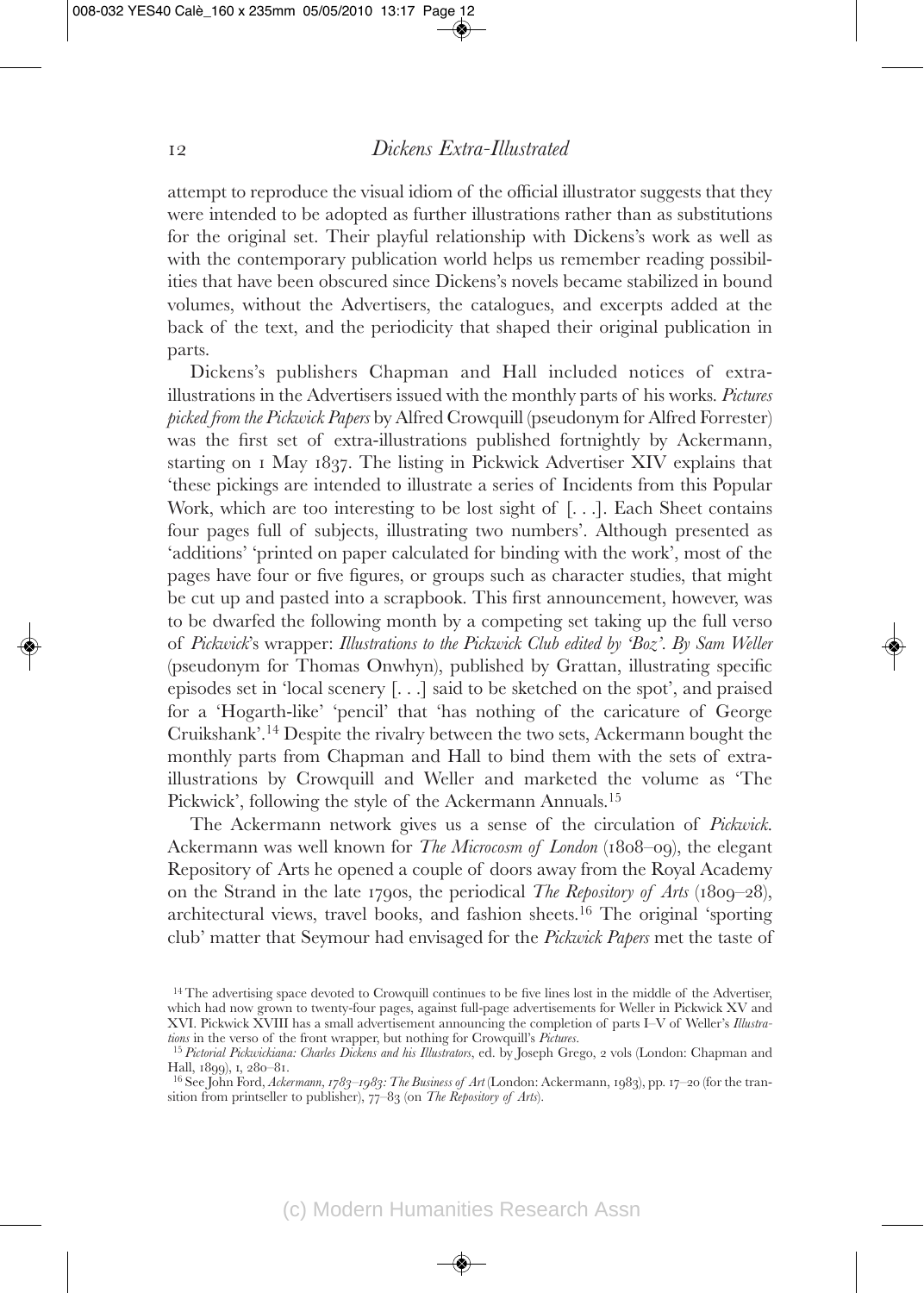Rudolph Ackermann Jr, who had been publishing hunting prints since the late 1820s.17 Among the works listed in an Ackermann catalogue inserted at the end of *Nicholas Nickleby* part IX, the *Nickleby* reader finds annuals by Heath, Fisher, and Finden, as well as Thomas Hood's *Comic Annual* (1830–42) and George Cruikshank's *Comic Almanack* (1834–48).18 Cruikshank's works, from *Scraps and Sketches* to *My Sketchbook*, *Illustrations to the English Novelists*, and *Don Quixote Illustrated*, were also announced in the Advertisers, wrappers, and back matter of *Pickwick*. Such lists open up *Pickwick* to a dialogue with those other publications: in the temporal experience of serial publication such works might complement or interrupt the reading of a monthly part of *Pickwick* and *Nickleby*. For instance, the advertisement of eighteenth-century novels illustrated by Cruikshank in Dickens's monthly parts reminds us of the mediations through which readers might have activated visual and verbal allusions in their reading of *Nickleby*. The supplementary potential of Ackermann's binding initiative and his retail stock also suggest the contemporary visual and literary culture that the book market had in store for the *Pickwick* reader. If Ackermann's binding initiative blurs the distinction between the original *Pickwick* and its extra-illustrations, then this possibility was encouraged in the advertisements to the two series found in the Pickwick Advertiser.

Through the advertisements the reader was told what to do with the extraillustrations and how to relate them to Dickens's serialized novels. An advertisement in the verso wrapper of part II of Weller's *Illustrations* lists excerpts of 'criticism', one of which concludes that 'every purchaser of the Pickwick Papers will illustrate the work with these clever etchings'. These puffs were reproduced in the Advertisers placed before the letterpress of Dickens's text, or on the back wrappers. Such referencing to complementary publications by rival publishers suggested an awareness of the positive impact that the multiplication and diversification of Dickens-related products had on the sale of his works. Yet the extra-illustrations also had a life outside of the bindings of Dickens's monthly parts. Another advertisement listed on the same verso wrapper of Weller's *Illustrations* claims that the fifth number is 'a valuable acquisition to the work or the scrap-book'. The shifting relationship with *Pickwick* is confirmed in a wholepage advertisement for Weller's *Illustrations* published on the back wrapper of part XV of *Pickwick*. At the top of the page Weller's *Illustrations* are declared

<sup>&</sup>lt;sup>17</sup> The original title of the monthly publication was *The Posthumous Papers of the Pickwick Club; containing a Faithful Record of the Perambulations, Perils, Travels, Adventures, and Sporting Transactions of the Corresponding Members. Edited by Boz*, shortened to *The Posthumous Papers of the Pickwick Club* in the one-volume publication. On Seymour's idea see Pictorial Pickwickiana, p. 23, and Patten, *Charles Dickens and his Publishers*, pp. 62–64. On Ackermann's sporting<br>prints see Ford, Ackermann, pp. 109–15.

<sup>&</sup>lt;sup>18</sup> 'Works of Art, Published by Ackermann and Co.', p. 8, inserted at the end of *Nicholas Nickleby* part IX, listing the Annuals by other publishers supplied by Ackermann.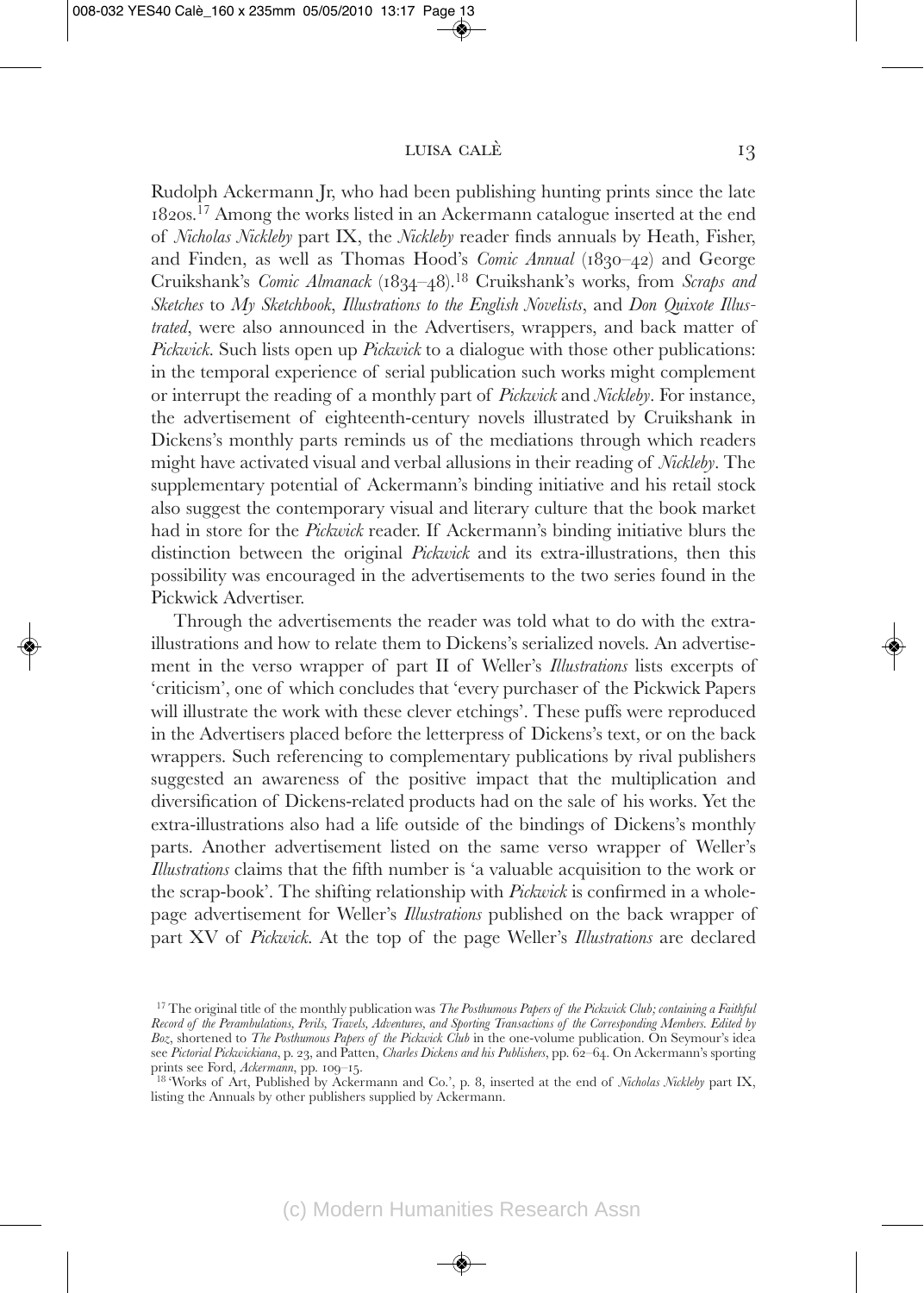'adapted for binding with the work', but at the bottom of the page the relationship between the extras and the original monthly parts is articulated differently: The Trade will find these Illustrations meet with certain sale to the various Subscribers of the Pickwick Papers; and many of the thousands who read, but do not purchase the work, will, it is confidently expected, be anxious to possess these Gems.

The possibilities set out for these sets then go from the complementarity of pictures 'picked' from and interleaved with the text to the supplementary status of pictures functioning as souvenirs after a reading of the text and endowed with a life outside of the pages, monthly parts, and the bound volume.

#### *'Nicholas Nickleby' Extra-Illustrated*

*The Life and Adventures of Nicholas Nickleby* was first issued in monthly parts between 2 April 1838 and 1 October 1839, then bound in one volume on 21 October 1839. <sup>19</sup> On opening the wrapper of a monthly part, the reader would first meet the 'Nickleby Advertiser', then two plates by Phiz, then Dickens's text, and finally catalogues, sample plates, and other materials inserted in the back. Title page, Contents, and List of Plates would come last, at the back of the final monthly part only. The role of the paratext is to mark the distinction between the space outside and inside the work, as well as the relation between writing and the world outside it. In a bound book the paratext usually articulates the author's relationship with patrons and readers. In the monthly publications the relationship with the world outside the fiction is articulated by the advertisements. As the title suggests, the 'Nickleby Advertiser' is part of the experience of *Nicholas Nickleby* as much as it shows how *Nicholas Nickleby* relates to the literary marketplace. As a result, the advertisement of extra-illustrations in the wrappers and Advertisers makes a strong claim for their being part of *Nicholas Nickleby*.

The extra-illustration of *Nicholas Nickleby* is closely related to the formats established by *Pickwick*. An advertisement signalling the completion of Sam Weller's *Illustrations* was published in the first Advertiser for *Nicholas Nickleby* (2 April 1838), but the first addition to *Nicholas Nickleby* was announced in the third  $(1)$  June  $1838$ ) and began publication at the end of the month under the title *Illustrations to Nicholas Nickleby, edited by Boz. By Peter Palette* (30 June 1838–31 October 1839).20 Palette's *Illustrations* are presented as complementary to Phiz's: 'Those who are subscribers to Boz's work will lose half the zest of Nickleby's

<sup>19</sup> For an account of the publication see Michael Slater, 'The Composition and Monthly Publication of *Nicholas Nickleby*', in *The Life and Adventures of Nicholas Nickleby reproduced in facsimile from the original monthly parts of 1838–9* (Menston and London: Scolar, 1972–73, 1982), vii–lxxii; a short appendix discusses the extra-illustrations and includes reproductions.

<sup>20</sup> See advertisements in Nickleby Advertisers III, IV, and on the first page of VI.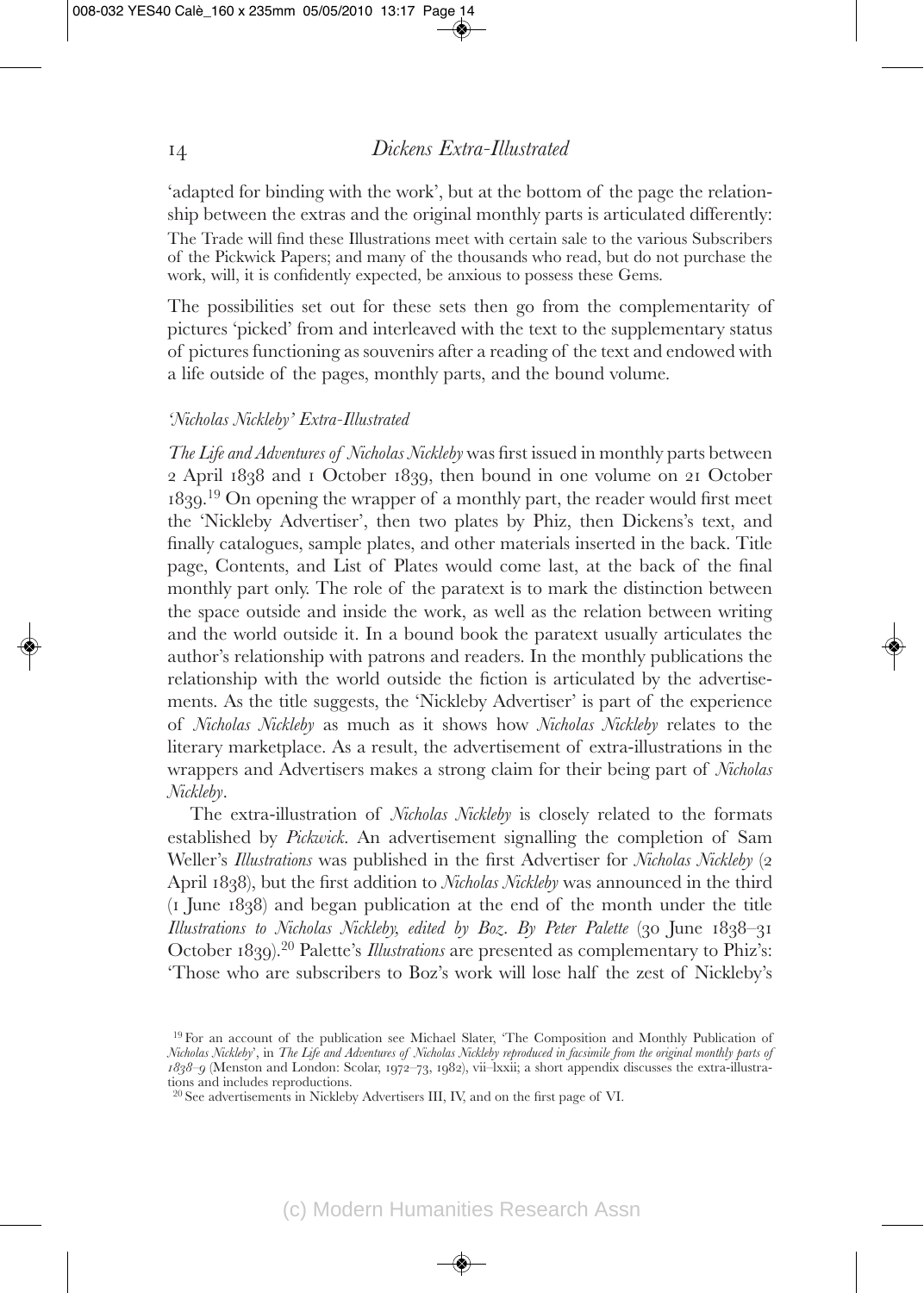story if they fail to take Peter Palette'.21 'Zest' highlights Palette's strategy to emphasize the spectacular incidents in the story. After the first scene, which introduces the reader to the Nicklebys together, Phiz tends to alternate illustrations of Nicholas and Kate. Palette, by contrast, opts for variety, often choosing theatricality at the expense of the key turning points in the story. His illustrations are not always in the order in which the scenes are treated in Dickens's text; they never replicate but often complement those of Phiz.

Consider the treatment of Nicholas's departure from Dotheboys Hall. In *Illustrations* part II, Palette visualizes Nicholas's encounter with farmer John Browdie after leaving the school. The caption reads: '"What!" cried John Browdie, with such an ecstatic shout, that the horse gate skyed at it. "Beatten the schoolmeasther! Ho! Ho! Ho! Beatten the schoolmeasther! Who ever heard o'the loike o'that noo! Giv'us thee hond agean, yoongster." Page 118'. The page number refers the reader back to Dickens's text, and it might also act as a prompt to the binder to place the illustration facing that page. The caption, on the other hand, functions as a sequel to the subject chosen by Phiz for part IV, 'Nicholas astonishes Mr Squeers and family', which represented him beating the schoolmaster. Singling out the encounter with John Browdie means emphasizing the benign function of the Yorkshire farmer in the narrative and his providential interventions to undermine the asperity of Squeers's power over the Dotheboys establishment.

In *Nickleby* part VII Phiz's illustration captures Nicholas's first introduction to the world of theatricals in 'The country manager rehearses a Combat':

'There's a picture,' said Mr. Crummles, motioning Nicholas not to advance and spoil it. 'The little 'un has him; if the big 'un doesn't knock under in three seconds he's a dead man. Do that again, boys.'

The two combatants went to work afresh, and chopped away until the swords emitted a shower of sparks, to the great satisfaction of Mr. Crummles, who appeared to consider this a very great point indeed. [. . .]

'That'll be a double *encore* if you take care, boys,' said Mr. Crummles.<sup>22</sup>

In Dickens's text, the word 'picture', as the word 'encore', refers to a theatrical tableau.<sup>23</sup> Yet the implications are reversed: in a theatrical tableau the actors slow down to the point where the action gives way to an arrested picture, so as to convey the picturesque potential of the scene to the spectators and to make

<sup>21</sup> Peter Palette (pseud. for Thomas Onwhyn), *Illustrations to Nicholas Nickleby, edited by Boz. By Peter Palette* (London: E. Grattan, 1838–39), part I (30 June 1838), Back Wrapper, London, British Library [BL], Dexter Collection, Dex 313 (2).<br><sup>22</sup> The Life and Adventures of Nicholas Nickleby, containing a Faithful Account of the Fortunes, Misfortunes, Uprisings, Down-

*fallings, and Complete Career of the Nickleby Family. Edited by "Boz." with Illustrations by "Phiz"* [hereafter abbreviated *NNP*], part VII (1 October 1838), pp. 209–10 (in the volume publication the title was shortened to *The Life and Adventures of Nicholas Nickleby. By Charles Dickens. With Illustrations by Phiz* (London: Chapman and Hall, 1839)); and Charles Dickens, *Nicholas Nickleby*, ed. by Mark Ford (London: Penguin, 1999) [hereafter abbreviated *NN*], p. 272. Subsequent references to these works will appear in the text. <sup>23</sup> For a more explicit use of the word in its theatrical sense see *NN*, p. 292.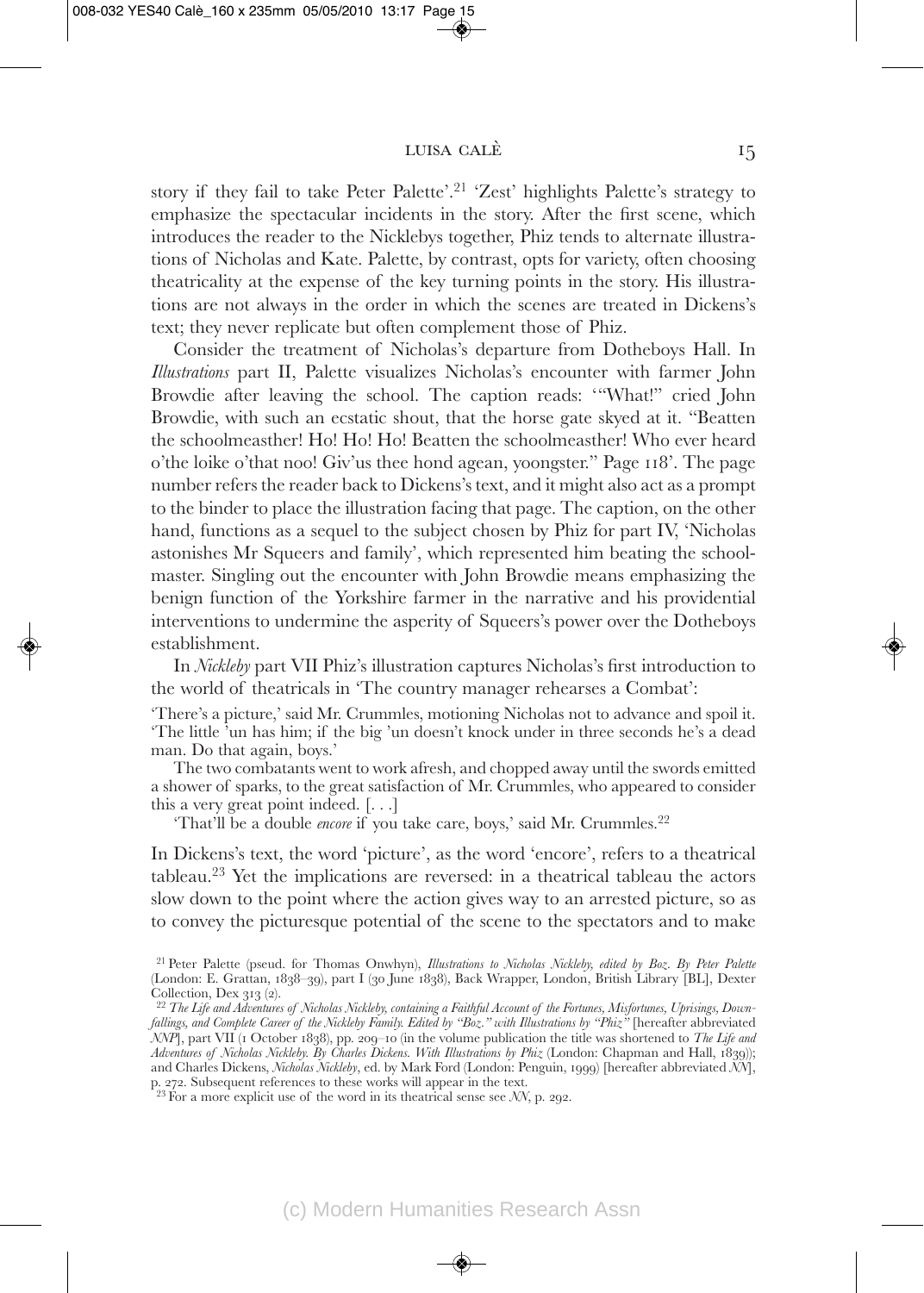sure that the painter can immortalize the moment on canvas. Here, instead, the instruction arrests the spectator, Nicholas, who is kept in the background, whereas the left foreground is taken by the acting and the theatrical manager supervising it. Yet the manager's constative 'There's a picture' has a deictic function that trespasses and expands the boundaries of the fictional world, inviting the reader to visualize the scene.

In the serial publication, seeing came before reading, for the illustration was stitched in front of the letterpress. The manager's exclamation, then, interrupted the continuity of the reading, marking out the portion of the passage as a 'picture'. Pointing the reader to an element 'outside' the text meant claiming the illustration placed in the front. But in encouraging the reader to look for pictures outside the continuum of the letterpress, the Manager's deictic also blurs the distinction between the official and the extra-illustration, which in this case captures a theatrical scene described a few pages later: '"They are going through the Indian Savage and the Maiden", said Mrs Crummles Page 217'.24 The narrative continuity with Phiz's illustration is maintained by the recognizable features of Crummles and Nicholas. Palette's extra-illustration shows a subsequent moment in Nicholas's acquaintance with Crummles: Nicholas is now in the foreground, holding his hat in his hands, in a more familiar, conversational pose, as if commenting on the action taking place in the centre of the illustration.

In the volume publication, the order was reversed: reading came before seeing. The partitions of the book were secured verbally through the indexing functions of the paratext issued with the last monthly parts (XIX–XX). In the volume these paratextual components were bound as preliminary matter before the text and the illustrations. Placed at the front, titles of chapters and illustrations acted as abridgements of the story, singling out its most salient turns and anchoring the visual world of the story in writing. The List of Plates gave pride of place to the official illustrations, with the title coming before the image, and the image facing the relevant page of text. Binding the parts into book form meant eliminating the Advertiser and wrappers, and with them all references to the extra-illustrations, as well as those visual and verbal voices inserted in different type and size of paper at the end of the letterpress. In contrast to the openness of the monthly numbers, the volume isolated and enclosed the writing within the more stable boundaries of the book. As a result the work of visualization changed and with it the relationship between writing, advertising, and the production of images.

<sup>24</sup> Palette, *Illustrations to Nicholas Nickleby*, part IV (30 Nov 1838), referring to part VII, chapter 23; *NNP*, p. 217 and *NN*, p. 281.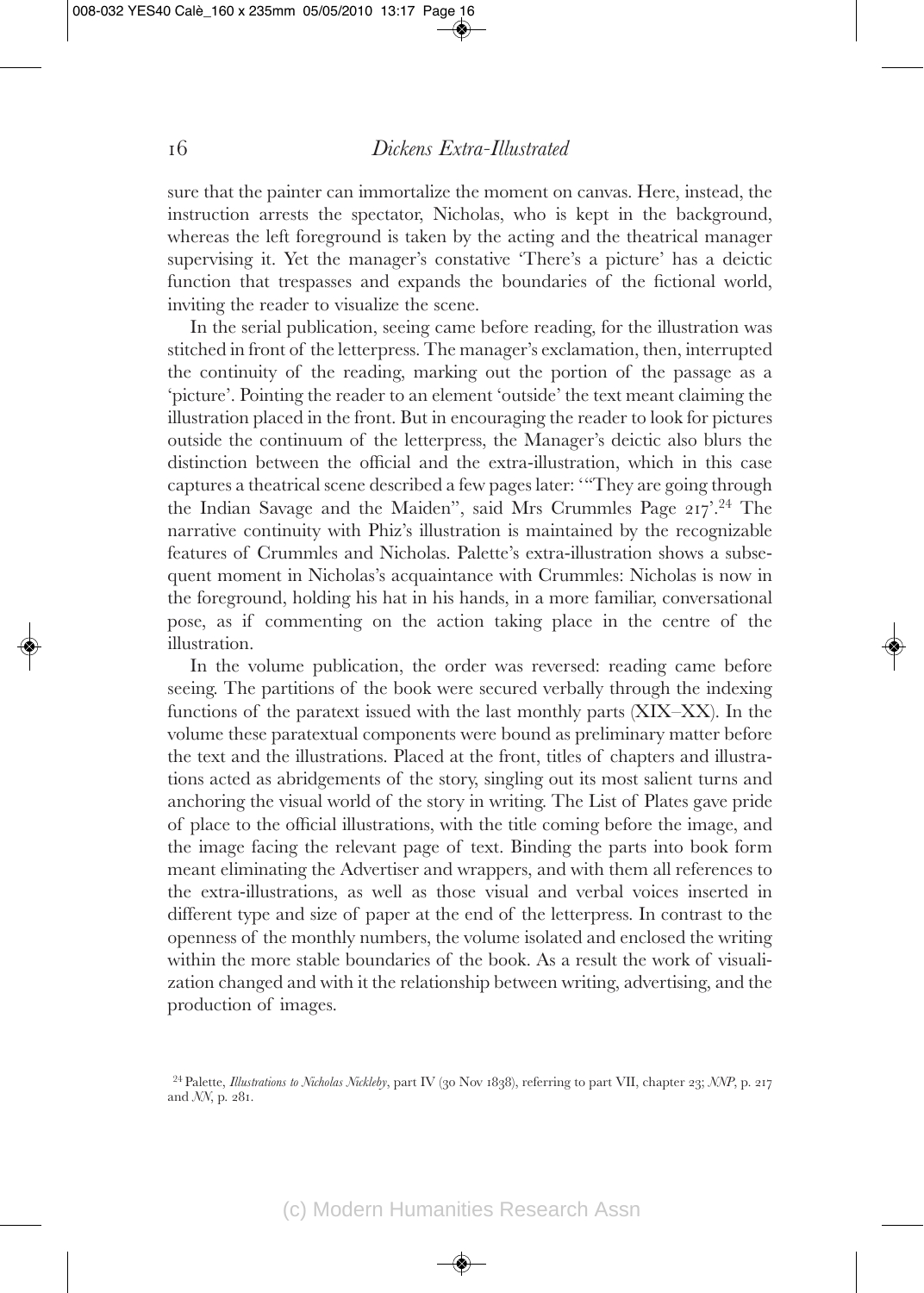In 'picking', but also freeing, characters and scenes from the accompanying letterpress, extra-illustration is a material practice that literally produces effects of metalepsis, a figure of speech in which the distinctions between the fictional and the real world, the world inside and outside the book, are blurred.25 The frontispiece of Palette's *Illustrations* establishes a link to the visual world of *Pickwick*. The wrapper shows the title inscribed inside a big palette, with copies of both 'Illustrations to the Pickwick Club by Sam Weller' and 'Pick Wick by Boz' underneath it. Through these references the artist suggests that the new work will continue in the vein of its predecessor and that the two pseudonyms stand for the same artist.26 A further indication of the ambition of the artist is implicit in presenting *Pickwick* and Weller's *Illustrations* as separate books: while advertisements to Weller's *Pickwick* had claimed them as complementary embellishments to be bound in the volume, inclusion in the binding of *Nickleby* is not emphasized in advertisements of Palette's *Illustrations to Nicholas Nickleby*. Yet, in acknowledging Weller, the print at the same time signals the productive openness of Dickens's page and the porousness of its publication in monthly parts: the name of the character stands for the escape route traced by Sam Weller's metaleptic turn from character to extra-illustrator of *Pickwick*. Weller's *Illustrations* are metaleptic because on the one hand they do not announce their status as 'extra' embellishments, and on the other they signal their place both inside and outside the text by way of the artist's pseudonym.

Following Weller's steps, another character escaped from the sheets of Dickens's monthly parts, this time from *Nicholas Nickleby*, to author *Heads from Nicholas Nickleby. From Drawings by Miss La Creevy*, the painter of miniatures and kind first lodger of the Nicklebys in London. La Creevy's set of portraits supplements the visual world created by Phiz, developing a possibility inherent in Phiz's illustration of 'Kate Nickleby sitting to Miss La Creevy' for *The Life and Adventures of Nicholas Nickleby* part III (1 June 1838). Robert L. Patten compares Miss La Creevy's portrait painting in the novel to Phiz's illustrations: where she depicts people 'not exactly as they are' but 'as they wish to be', or according to types, Browne's etchings represent 'people interacting with others', 'understood in terms of their physical appearance and action within the social world'.27 Enlarged and abstracted from the scene designed by Phiz, the profile and pose of La Creevy wandered on to the wrapper of *Heads from Nicholas Nickleby*, where we find her surrounded by round portraits of the novel's main characters, with

<sup>25</sup> On metalepsis see Gérard Genette, *Narrative Discourse*, trans. by Jane E. Lewin (Ithaca, NY: Cornell University Press, 1980), pp. 228, 234–35. <sup>26</sup> Palette, *Illustrations to Nicholas Nickleby*, second sheet, unpaginated, see BL, Dex <sup>313</sup> (2). The true name of

the painter is given away in the puffs first published on p. 7 of the Grattan catalogue inserted in the back of part XIII of *Nicklehy*.

<sup>&</sup>lt;sup>27</sup> Robert L. Patten, 'From Sketches to *Nickleby*', in *The Cambridge Companion to Charles Dickens*, ed. by John O. Jordan (Cambridge: Cambridge University Press, 2001), pp. 16–33 (pp. 31–32).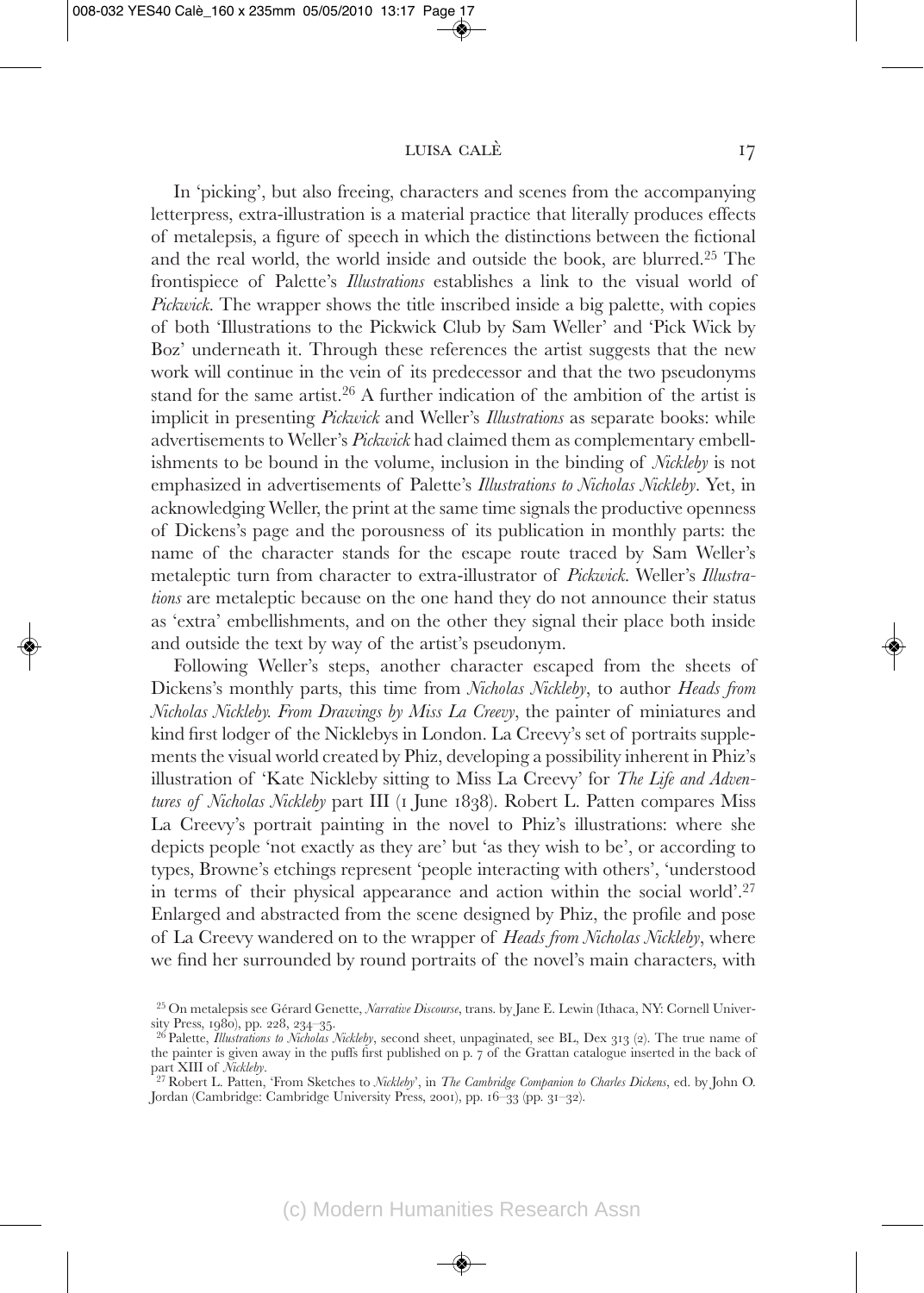her brush pointing to the name 'Boz' inscribed underneath a portrait of the author (see Figure 1).28 Kate Nickleby, also abstracted from the interior visualized by Phiz, is the first portrait to be found in the first number (see Figure 2). In turn, La Creevy's 'escape' is notified in Nickleby Advertiser XI (1 February 1839) and her face can be traced in the full-page advertisements inserted at the back of the *Nickleby* parts.29 Her portraits from *Nicholas Nickleby* have an existence outside the boards of the book at the same time as they document an activity described within the book and illustrated by Phiz. In the British Library copy of *Heads from Nicholas Nickleby*, the first plate shows a male artist at work, with a crowd peering over his shoulder to see him portraying a child perched on a stool playing the tambourine (see Figure 3). The same artist can be seen in the second plate, with an animation of characters stepping out of a book he is holding half open. The visual contradiction between the artist on the cover and the artist captured inside the book is confirmed by the publication line, 'Kenny Meadows dt Orrin Smith sc.' (see Figure 4).30 Neither of these two images can be found in the two copies of *Heads of Nicholas Nickleby* now in Harvard University's Houghton Library. If, then, the two images are extra-illustrations, by inserting them in the first number of the British Library copy of La Creevy's *Heads*, the extra-illustrator challenged the title's attribution of the work to Miss La Creevy, juxtaposing alternative portraits of the artist to the one found on the wrapper and thus attributing the work to Joseph Kenny Meadows.

Meadows's choice of name playfully exhibits the referential productivity of Dickens's writing. Dickens's references to La Creevy are retrospectively endowed with the deictic power to point to La Creevy's portraits outside the text. This blurring of the boundary between the world inside and outside of Dickens's writing is implicit in the first title page of *Nicholas Nickleby*. 'Edited by Boz' associates *Nickleby* with *Memoirs of Grimaldi*, the first title to hit the eye as the reader opens the first monthly part of *Nickleby*, where *Grimaldi* is the first item advertised in the first Nickleby Advertiser. Like Grimaldi, Nicholas and La Creevy could be real people, and her heads real portraits of Nicholas's family and circle. Others have remarked on the dialogic or blurred relationship between fictional writing and advertising in Dickens's serial publications.<sup>31</sup>

<sup>28</sup> See Gerard Curtis, 'The Art of Seeing: Dickens in the Visual Market', in *Visual Words: Art and the Material Book in Victorian England* (Aldershot: Ashgate, 2002), pp. 103–<sup>42</sup> (pp. 115–18). <sup>29</sup> *Heads from Nicholas Nickleby*, see 'Tyas' Popular Publications', detached advertisement, dated <sup>1</sup> October, in

*Heads from Nicholas Nickleby*, BL, Dex 313 (1). Notices about *Heads from Nicholas Nickleby* appear in the Advertisers to parts XI and XIII; full-page advertisements in the back of parts XII and XIX–XX. <sup>30</sup> Miss La Creevy, pseud. [Joseph K. Meadows], *Heads from Nicholas Nickleby. From Drawings by Miss La Creevy*

<sup>(</sup>London: Robert Tyas, 1839), BL, Dex <sup>313</sup> (1), unfortunately too fragile to be reproduced. <sup>31</sup> See Bernard Darwin, *The Dickens Advertiser* (London: Elkins, Matthews and Marrot, 1930); and Sara

Thornton, 'Reading the Dickens Advertiser: Merging Paratext and Novel', in *Advertising, Subjectivity and the Nineteenth-Century Novel: Dickens, Balzac and the Language of the Walls* (New York: Palgrave Macmillan, 2009), pp. 63–118 (pp. 88–103).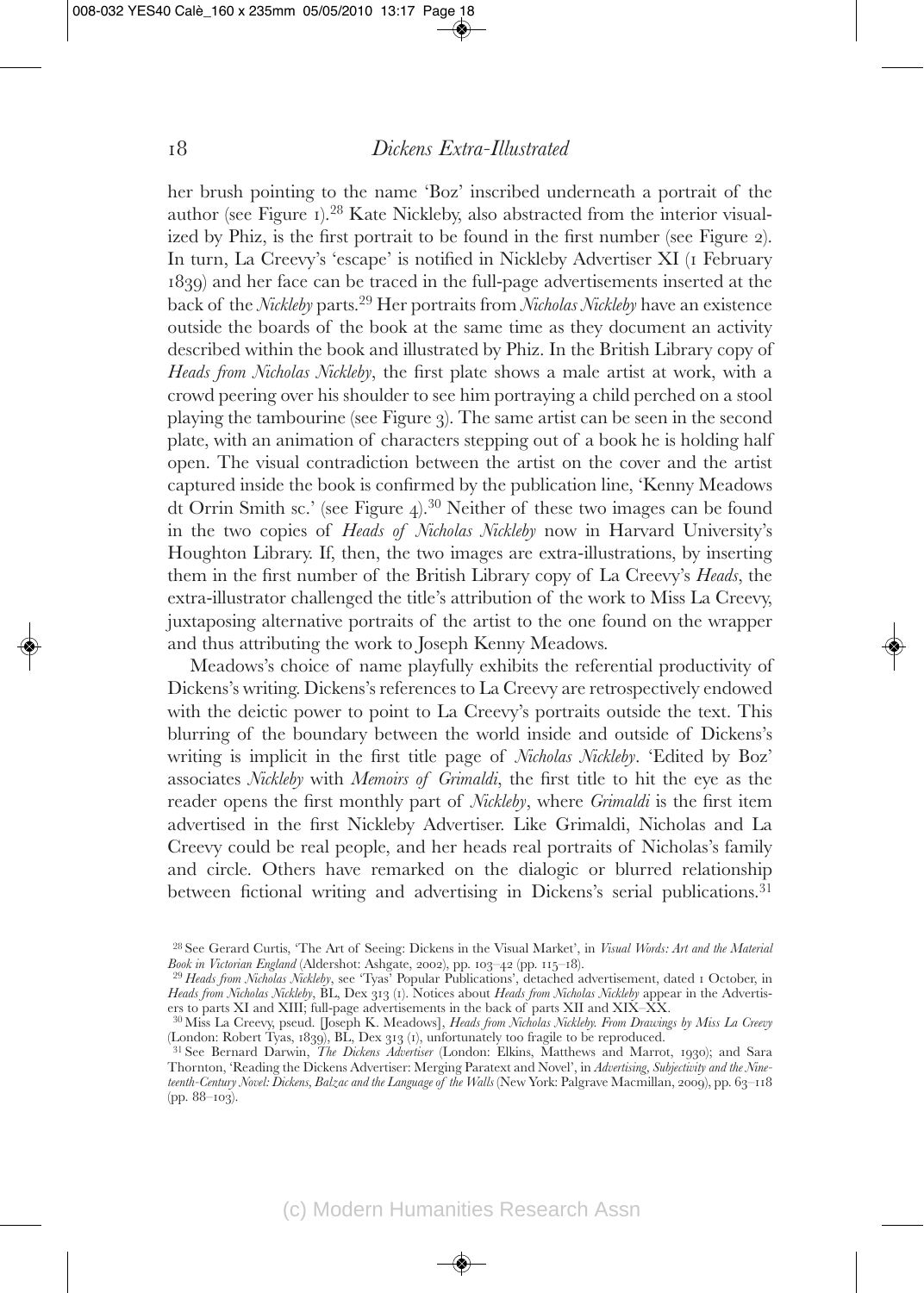

Figure 1 Wrapper for Miss La Creevy, pseud. [Joseph K. Meadows], *Heads from Nicholas Nickleby. From Drawings by Miss La Creevy* (London: Tyas, 1839). By permission of Harvard University, Houghton Library (Accessions \*59S–106).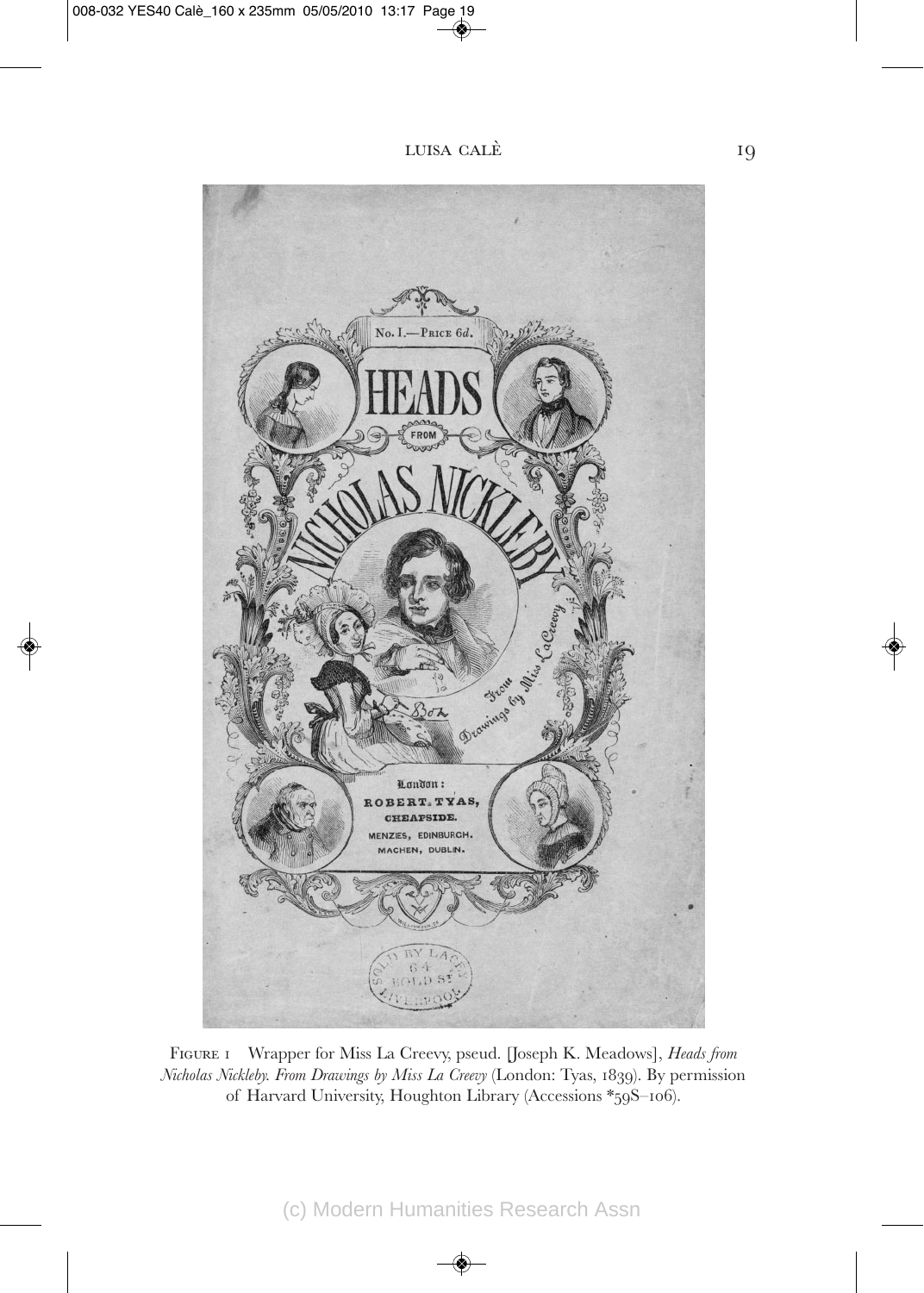

Figure 2 'Kate Nickleby' by Miss La Creevy, pseud. [Joseph K. Meadows], for *Heads from Nicholas Nickleby. From Drawings by Miss La Creevy* (London: Tyas, 1839). By permission of Harvard University, Houghton Library (Accessions \*59S–106).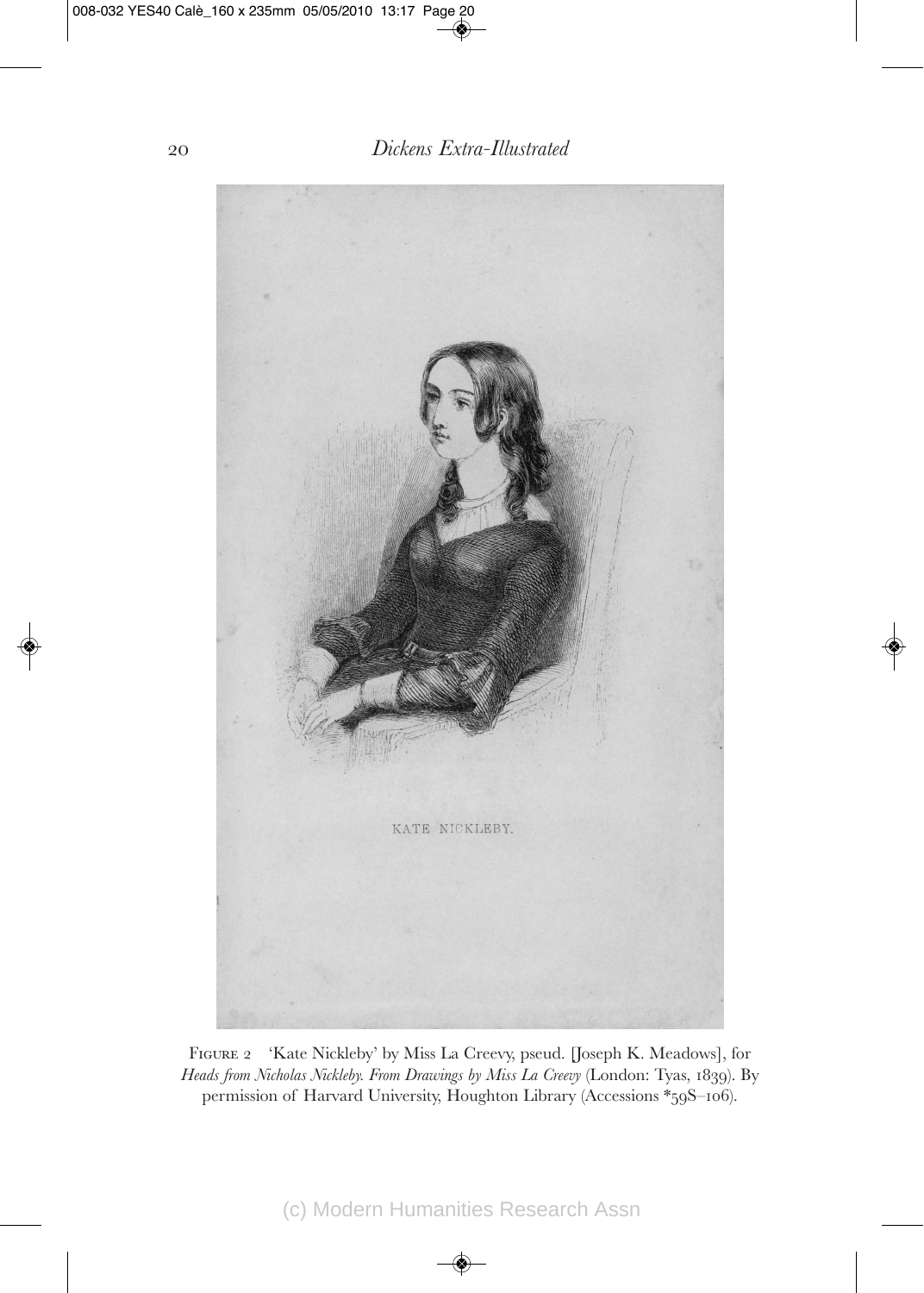

Figure 3 Frontispiece to Volume 1 of Joseph Kenny Meadows, *Heads of the People: or, Portraits of the English* (London: Robert Tyas, 1840–41). By permission of Harvard University, Houghton Library (\*EC85.T3255.A840hb).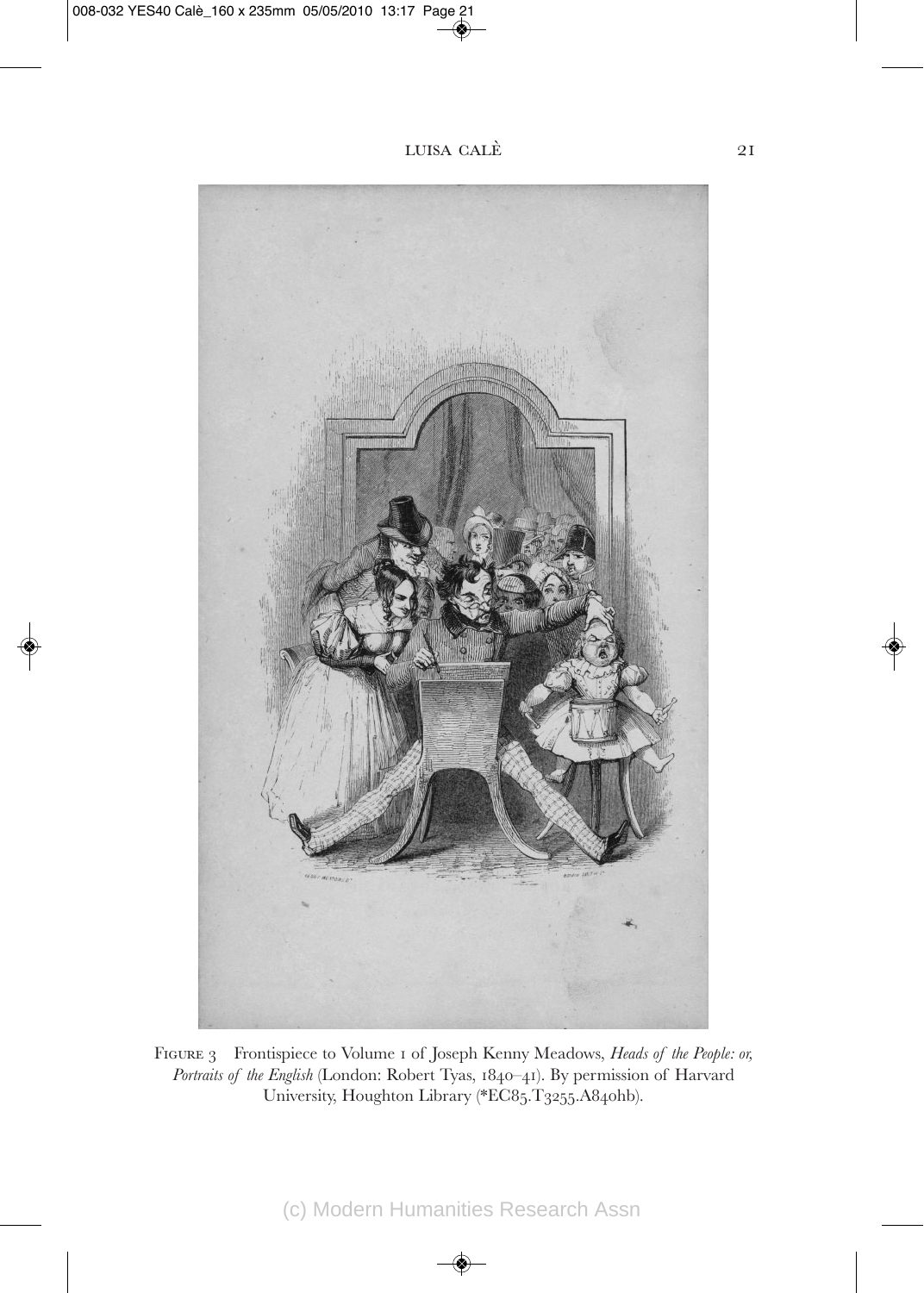

Figure 4 Frontispiece to Volume 2 of Joseph Kenny Meadows, *Heads of the People: or, Portraits of the English* (London: Robert Tyas, 1840–41). By permission of Harvard University, Houghton Library (\*EC85.T3255.A840hb).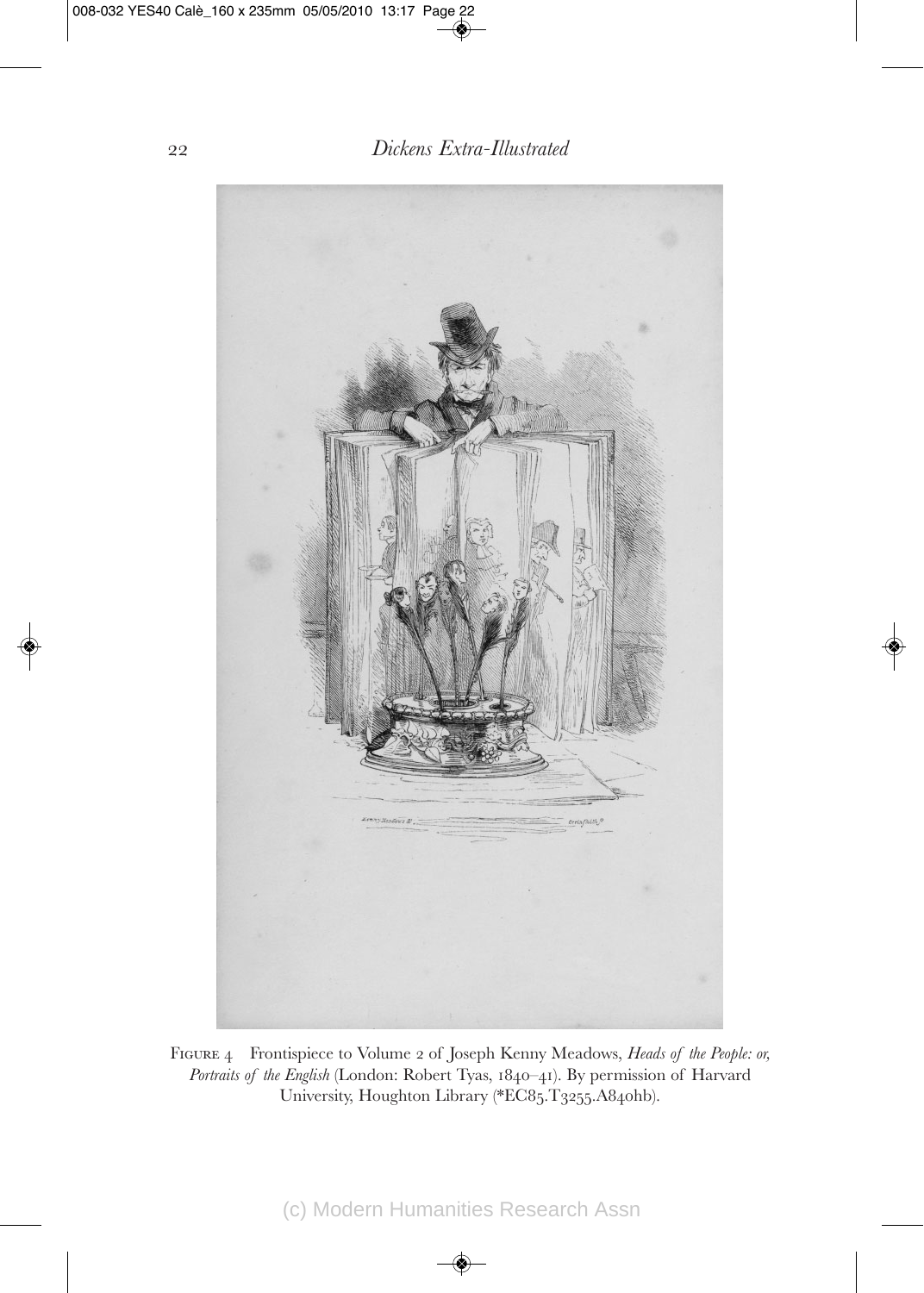Dickens himself delighted in mimicking the style of advertisements. An early example is Mr Squeers's advertisement for Dotheboy's Hall in *Nicholas Nickleby* (*NN*, p. 40).<sup>32</sup> Playing with La Creevy's existence inside and outside the fictional world, the extra-illustrator shows how Dickens's writing can work, retrospectively, as an advertisement for *Heads from Nicholas Nickleby*. Later in the text Dickens himself playfully references a product listed in his Advertisers when comparing Miss La Creevy to 'Mrs Rowland who every morning bathes in Kalydor' (*NN*, p. 612).33 While advertisements to *Heads from Nicholas Nickleby* would be discarded when *Nicholas Nickleby* was bound in volume form, in attributing the Heads to Miss La Creevy, Meadows secured a reference to his work inside the text that would survive the disappearance of the notices published in the preliminary and back matters of the monthly publication.

The handling of illustration defines the constitutive elements and the experience of the book as a physical object. While the Advertiser is printed on the same paper as Dickens's text, the illustrations dividing the one from the other are printed on different paper. As a separate section of plates, *hors-texte*, they mark the threshold of the text: they stand out. In terms of tactile experience, all plates, therefore, are 'extra': the official illustration and the extra-illustration are closer to one another than to the text. Both are neither within nor without the text. As Peter McDonald argues, illustration brings out the bibliographic imagination in Jacques Derrida's famous claim that 'there is nothing outside of the text'.34 Phiz's depiction of La Creevy at work produces its referential world both literally, in so far as it is reproduced by the extra-illustrating artist as a visual type, but also in the metaphorical sense in which the existence of the portraits on the market feeds on the stabilizing need to identify the referential anchoring of the work of fiction outside the text. La Creevy's portraits, in other words, play with extra-illustration as a practice that needs to support the words by facing them with the 'documents' that bear them out.

Even the page numbers — those props meant to guarantee a coherent, sequential order for the book as a homogeneous and enclosed form — might be destabilized by the supplementary action of extra-illustration. In the case of *Nicholas Nickleby* page numbering on a plate indicates an extra-illustration, for the original illustrations come with a caption but no page number; only the 'List of Plates' issued with parts XIX–XX stabilizes the relationship between text and illustration, determining the page each illustration should be facing. While the

<sup>&</sup>lt;sup>32</sup> Darwin, *Dickens Advertiser*, p. 3; see also pp. 9–10 on commodities taking on the name of the title and characters of *Pickwick Papers* and *Nicholas Nicklehy*.

<sup>&</sup>lt;sup>33</sup> Curtis, 'The Art of Seeing', p. 115. **34 Curtis, 'Nickleby'**, corrected edn, trans. by Gayatri Chakravorty Spivak (Baltimore, <sup>34</sup> See Jacques Derrida, *Of Grammatology*, corrected edn, trans. by Gayatri Chakravorty S MD: Johns Hopkins University Press, 1997), p. 158. The bibliographical pun in the French *hors-texte*, which means 'plates section', is lost in translation; see Peter McDonald, 'Ideas of the Book and Histories of Literature: After Theory?', *PMLA*, 121 (2006), 214–28 (pp. 222–23).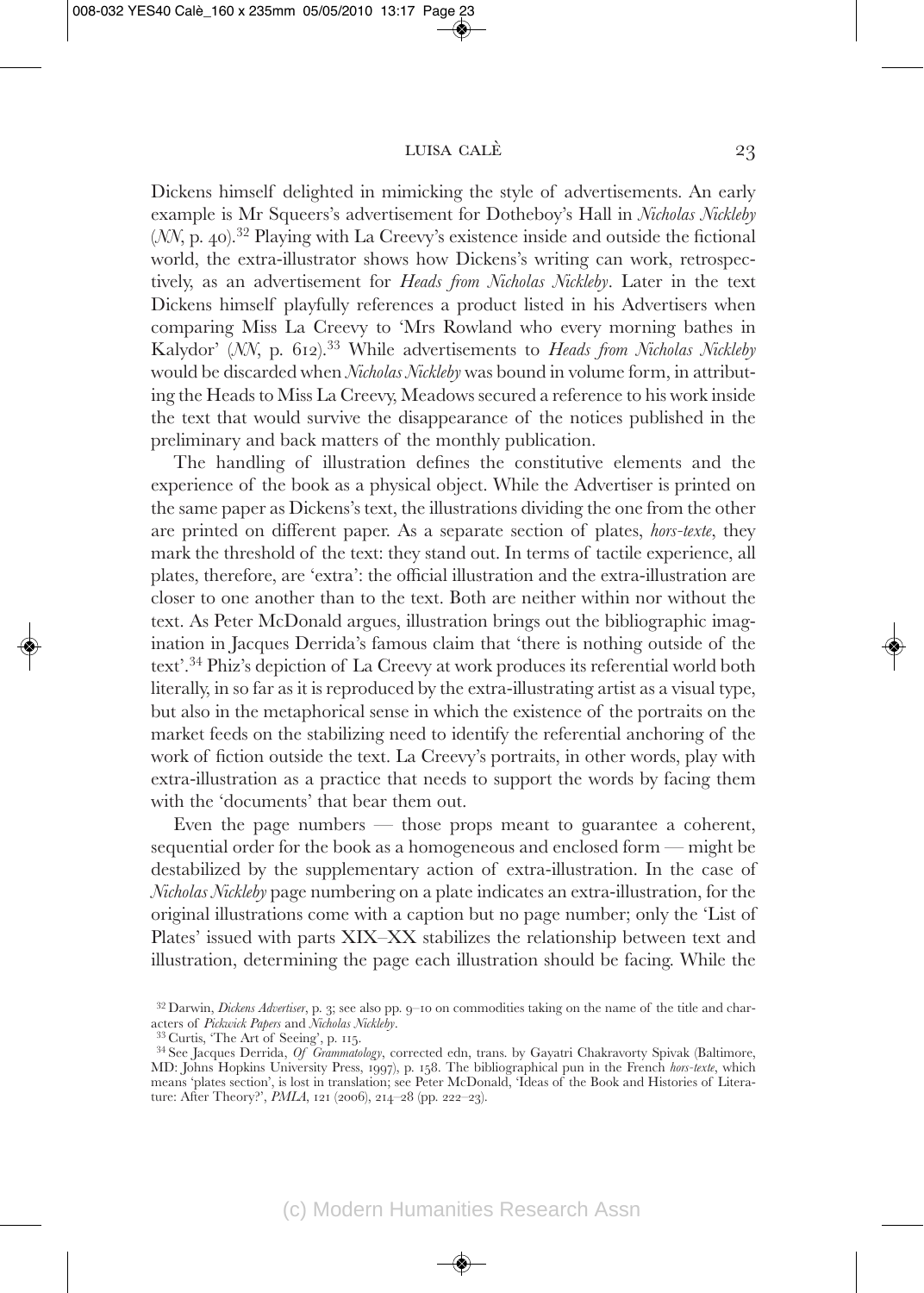earliest advertisements dutifully declare La Creevy's pictures an 'addition to the work',35 the lack of page numbers on the La Creevy portraits, then, makes the plates more volatile. In the final monthly part this ambiguity becomes an explicit marketing alternative: a full-page advert at the back emphasized that in being 'printed uniform in size and style with Phiz's Illustration, [. . .] it will be found a valuable adjunct to the work, by all parties who are about to have their numbers bound in a Volume'. Coming with the volume's paratext, as well as an advertisement of the different binding options offered by the publisher, this final monthly issue is the critical ground for any claim for insertion in the final book format.36 Yet the very same advert also offers the possibility of having 'the whole stitched in a stiff cover',37 and calls the set of twenty-four portraits 'The Nickleby Gallery'. As a 'Gallery', La Creevy's set unbinds *Nicholas Nickleby* because it blurs the space inside and outside the text: just as Kate Nickleby's portrait is seen on the wall and handed around (*NN*, p. 334), other portraits might hang in the houses of characters or readers of *Nicholas Nickleby*.

The possibility of a 'Nickleby Gallery' reveals the deep relationship between nineteenth-century literature and gallery culture, the acts of reading and viewing. The alternative title invites the reader to consider La Creevy's *Heads* alongside other galleries such as those listed in the Nickleby Advertiser. Galleries of characters both real and fictional had been a fashionable genre since the 1790s. The visual idiom of the Nickleby Gallery is far from the sentimental narrative scenes selected for the Byron Gallery, which was advertised in *Pickwick*. <sup>38</sup> Nor does it have anything in common with Finden's *Royal Gallery of British Art*, which was published in monthly parts between the 1830s and 1850s, during and after the monthly publication of *Nicholas Nickleby*. Inspired by the Boydell Shakespeare Gallery and Macklin's Bible, Finden's *Gallery* showcased the eclectic style of the English School, from Sir Joshua Reynolds and Thomas Gainsborough to pictures by C. R. Leslie, Charles Lock Eastlake, and Gilbert Stuart Newton's Hogarthian *Beggar's Opera*, most of them on view at the Royal Academy and the British Institution in the 1820s and 1830s, and some also listed

<sup>&</sup>lt;sup>35</sup> *NNP* part XII, back matter.<br><sup>36</sup> The binding options are listed in a sheet placed after the illustrations and facing the first page of letterpress of part XIX.

<sup>&</sup>lt;sup>37</sup> 'Notice' on the front page of the catalogue of 'Tyas's Popular Publications', dated 1 October, and inserted at the back of  $NNP$  parts XIX–XX (1 October 1839).

<sup>&</sup>lt;sup>38</sup> See Pickwick Advertiser VII: 'The Byron Gallery; a series of historical engravings to illustrate the poetical works of Lord Byron. These splendid Plates are beautifully engraved from Drawings and Paintings by the most celebrated Artists, and are adapted, by their size and excellence, to bind up with and embellish every edition of Lord Byron's Works'; see also *The Byron Gallery: A Series of Historical Embellishments, Illustrating the Poetical Works of Lord Byron. A New and Enlarged Edition, with Descriptive Letter-press* (London: Smith, 1838). On the emergence of character portraits see Deirdre Lynch, *The Economy of Character: Novels, Market Culture, and the Business of Inner Meaning* (Chicago: University of Chicago Press, 2000), and Christopher Rovee, *Imagining the Gallery: The Social Body of British Romanticism* (Stanford, CA: Stanford University Press, 2006); on the literary galleries see Luisa Calè, *Fuseli's Milton Gallery: 'Turning Readers into Spectators'* (Oxford: Clarendon Press, 2006).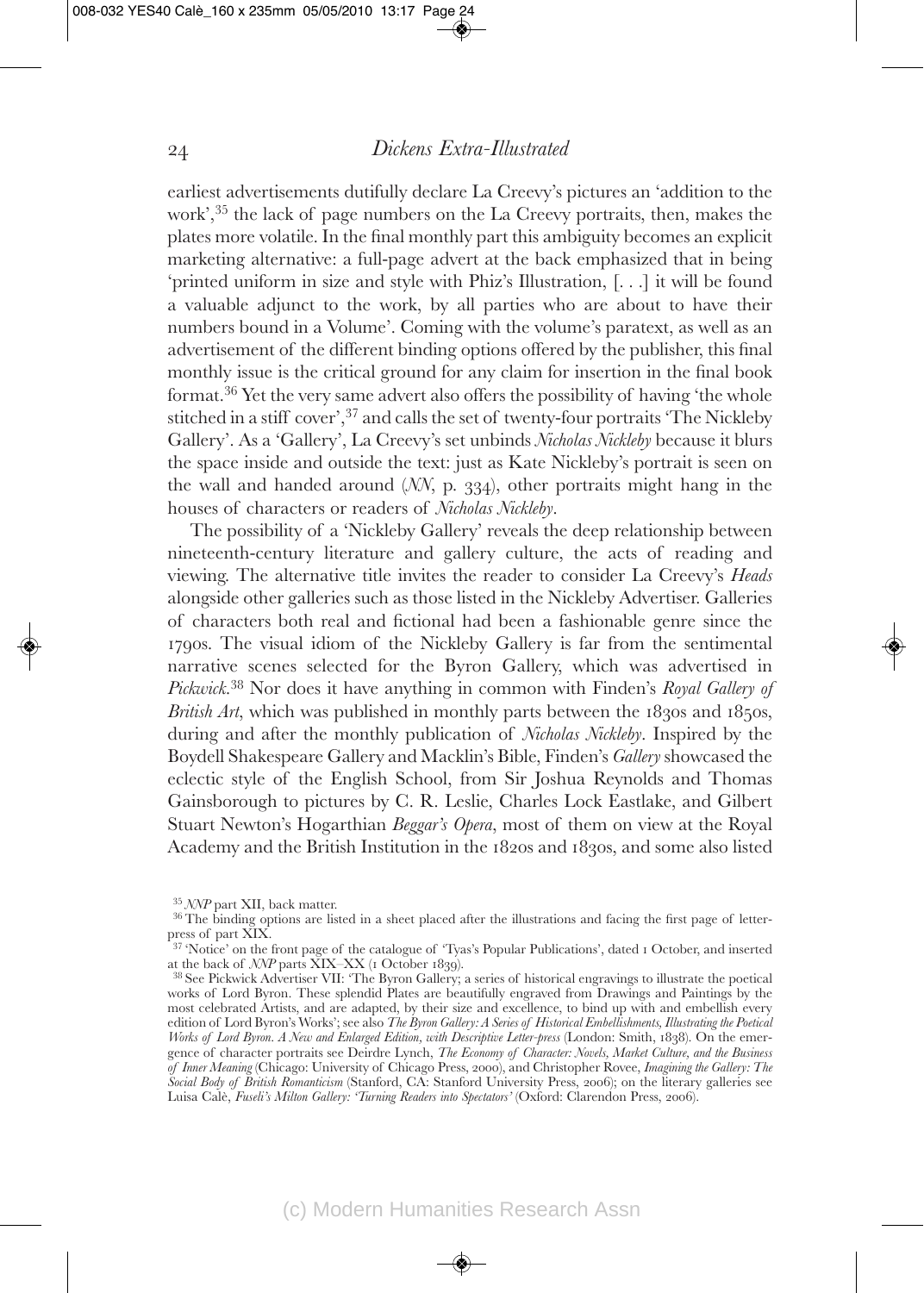in the Nickleby Advertiser. Reading the advertisements to such works alongside Dickens's text opens up new reading effects. Different as they were, these galleries would become in some way interdependent because of being part of a list contiguous with Dickens's text. The reader's actual experience of the galleries advertised can be debated, but they would act as prompts to visualize Dickens's scenes and characters, even for those for whom these galleries were purely imaginary. Because they could be encountered and imagined through the words on the page, they became part of a series. Just as those paper galleries could reproduce pictures hanging at the Royal Academy and British Institution, the reader could then imagine La Creevy's portraits of Nicholas and Kate Nickleby and all the other characters on the walls of such exhibition spaces. In addition the exhibition-goer would then imagine the characters themselves contemplating their portraits hanging on the exhibition's walls. This metaleptic effect shows how these 'galleries of words' bring art within literary works, activate the visual imagination of readers, and call them to engage in the practice of art and transform the text into a series of gallery pictures.

The address 'To the Readers of Nicholas Nickleby', on the other hand, also troubles the place of the visual supplement in the economy of the writing. Published at the back of *Nickleby* part XII, the address claims that the portraits are 'selected at the period when their very actions define their true characters, and exhibit the inward mind by its outward manifestations'.39 This claim suggests that painting the portrait is the outcome of a deep reading of the text, which enables the painter to identify the key moment in the unfolding of the character. Capturing 'the inward mind' requires some anticipation on the part of the artist, given that the portraits began to be issued after only half of Dickens's novel had been published and had to be completed with the completion of the novel. Seen as a discreet set in its own wrappers or 'stitched in a stiff cover', with no page reference to Dickens's text, *Heads from Nicholas Nickleby* left it to the reader to identify the moment chosen for a character's portrait, or to associate it with other passages in the text. Within the economy of the book, if the place of each portrait within the letterpress had to be determined by the character's revelation without any retrospective listing of relevant page numbers, the set depended on the interpretative function of binding as an act of reading. For instance, a copy of *Nickleby* bound with the La Creevy Heads at the Houghton Library shows most of the portraits facing the page of text on which the relevant characters are first introduced, with the effect of a theatrical rolecall marking the first appearance of Dickens's dramatis personae.40 Such placing

<sup>&</sup>lt;sup>39</sup> 'To the Readers of Nicholas Nickeby', *NNP* part XII.<br><sup>40</sup> *The Life and Adventures of Nicholas Nickleby. By Charles Dickens. With Illustrations by Phiz (London: Chapman and* Hall, 1839), Harvard University, Houghton Library, Harry Elkins Widener Collection, HEW 2.8.11.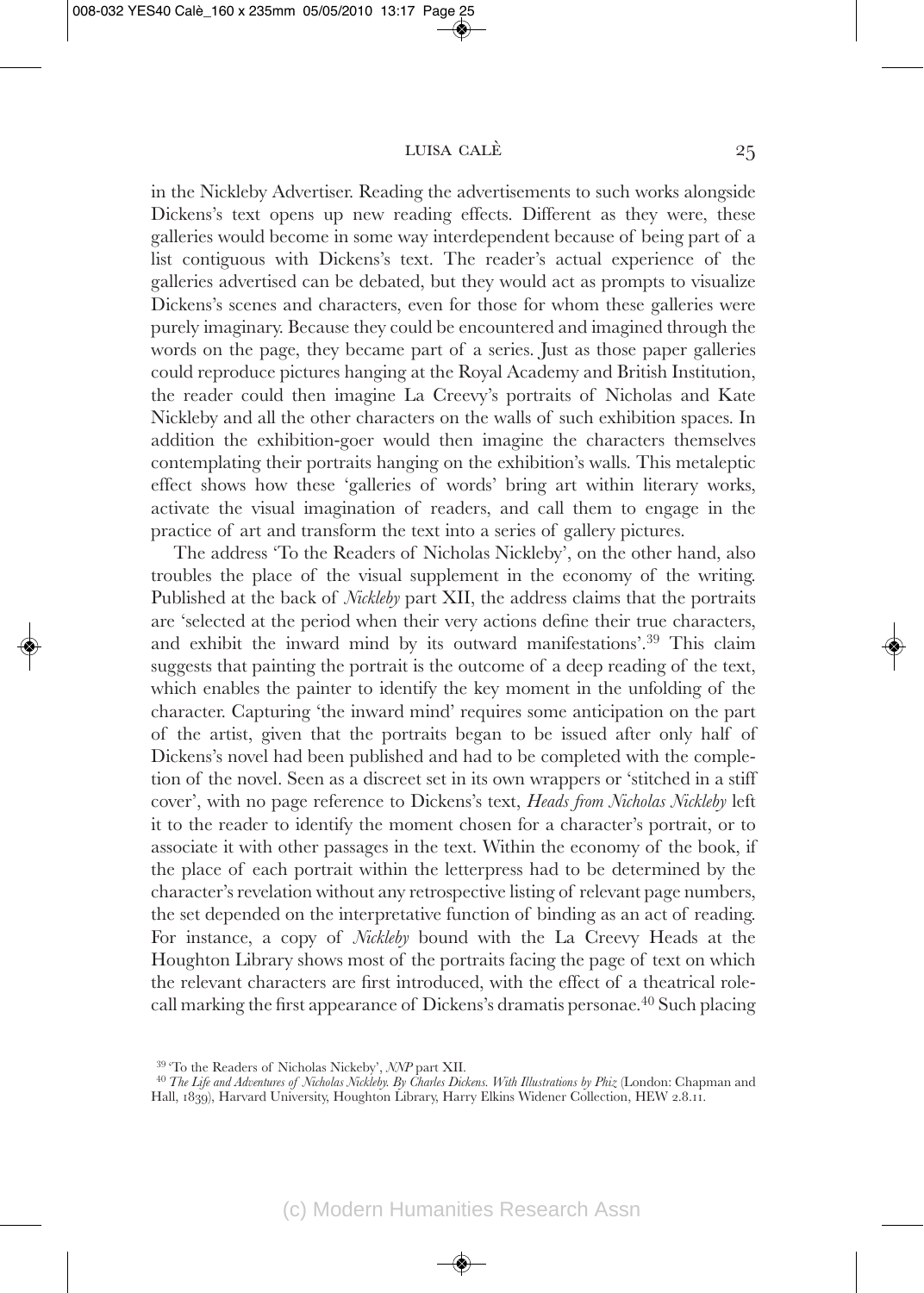highlights the descriptive power of Dickens's first introductions and makes sense of the difficult task of the artist in painting a character *in fieri* without the whole story at hand.

A character's first appearance on the page seems also to be the prompt for the 'Series of Portraits' that Palette began to include alongside his 'Scenic Subjects' in part VI (31 March 1839) of *Illustrations to Nicholas Nickleby*, allegedly on the strength of his success but no doubt in response to Miss La Creevy's *Heads from Nicholas Nickleby*, whose publication had started two months earlier.<sup>41</sup> Both publications chose Newman Noggs for their first instalment of portraits. In the Houghton Library copy, La Creevy's Newman Noggs published in part I on 1 February 1839 is bound facing Noggs's first appearance in chapter 2: 'he was a tall man of middle-age with two google eyes whereof one was a fixture, a rubicond nose, a cadaverous face, and a suit of clothes [. . .] much worse for the wear'. The tight fists hurled upwards visualized in La Creevy's portrait are hinted at lower down on the same page, where he 'rubbed his hands slowly over each other, cracking the joints of his fingers, and squeezing them into all possible distortions' (*NN*, p. 24). The emaciated face is more closely captured, however, in Palette's much more static depiction of Noggs, which is far less well suited to the page to which Palette refers it. Having chosen for one of his first 'scenic' illustrations Noggs 'gazing fixedly' at Nicholas from 'upon his high stool' while waiting for Ralph, Palette opted for the following page, the last of part I, for his 'portrait'. Part I ends with a very expressive description of Noggs's intense emotional state, leaving the reader in a state of dark anticipation. On hearing about Ralph Nickleby's job placement for Nicholas at Dotheboys Hall, Noggs seems to undergo a 'fit':

throwing himself into a variety of uncouth attitudes, [he] thrust his hands under the stool and cracked his finger-joints as if he were snapping all the bones in his hands [. . .] went on shrugging his shoulders and cracking his finger-joints, smiling horribly all the time, and looking stedfastly at nothing. (*NN*, p. 54).

Such extreme behaviour is difficult to capture on canvas, but is much closer to the La Creevy portrait than the static, emaciated figure visualized by Palette. It is as if Palette identified and chose to stick to the passage he thought that La Creevy had chosen from part I, but then could not live up to it. Following the instigation of the advertisement, however, the reader is encouraged to try out other places in the text. While La Creevy's clench-fisted Noggs is still too static for the convulsions he is subjected to at the end of part I, the illustration might be closer to two scenes in parts IX and X. At the end of chapter 28, having

<sup>41</sup> See 'Notice', in Palette, *Illustrations to Nicholas Nickleby*, part VI (31 March 1839), back wrapper, BL, Dex 313 (2). The Palette notice is also printed on the page after the announcement of *Heads from Nicholas Nickleby* part II in Nickleby Advertiser XIII (1 April 1839), and adjacent to the announcement of part IV of *Heads from Nicholas Nickleby* in Nickleby Advertiser XV (1 June 1839).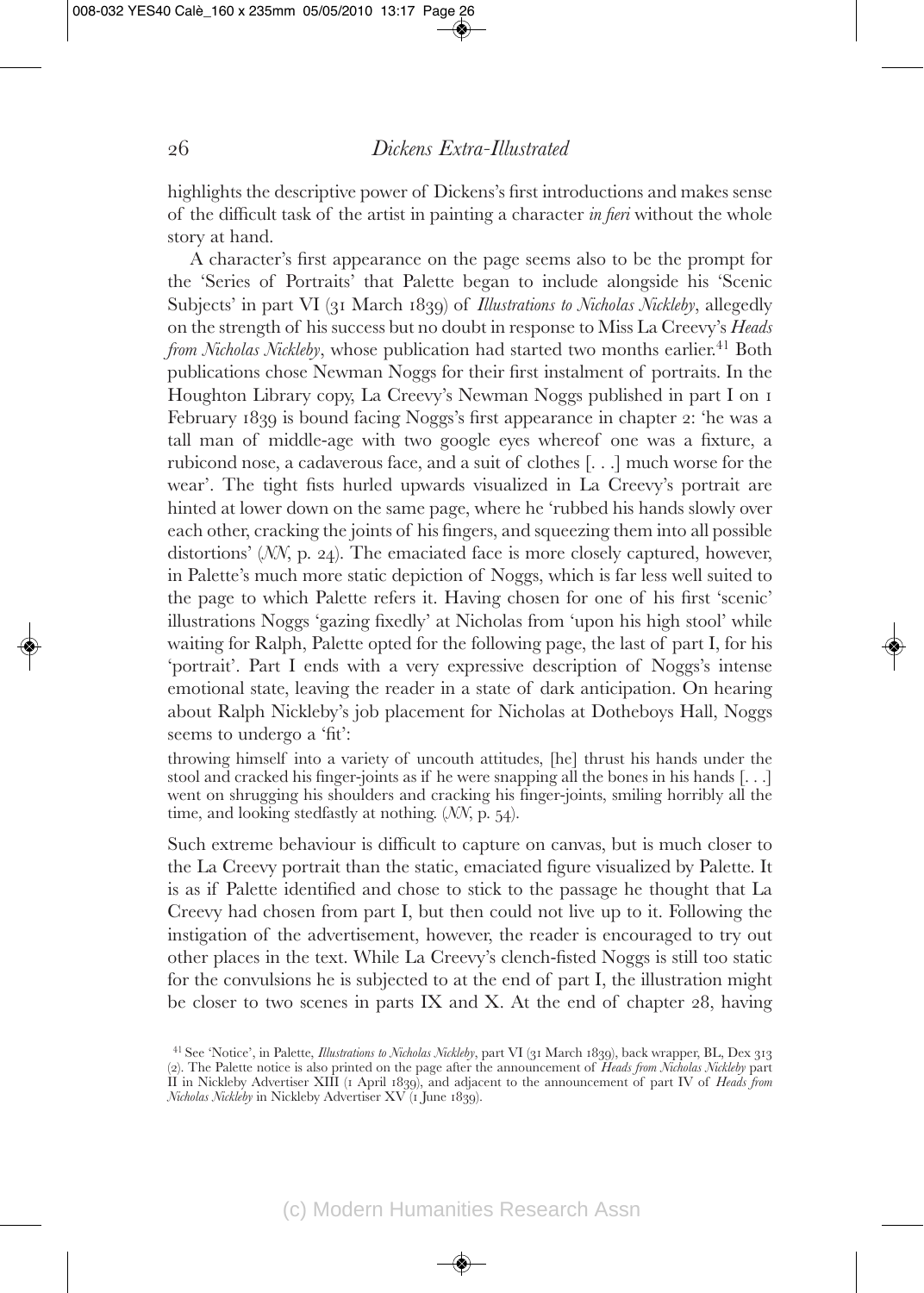eavesdropped on Kate's confrontation with her uncle, Noggs performs a 'sole actor' scene, 'bestowing the most vigorous, scientific, and straightforward blows upon the empty air'. While only the reader is in the position of 'the attentive observer' called for to understand that 'his imagination was thrashing, to within an inch of his life, his body's most active employer, Mr Ralph Nickleby' (*NN*, p. 358), a similar outburst occurs in part X (*NN*, pp. 387–88) in the presence of Miss La Creevy herself. What better scene to reveal 'the inward mind by its outward manifestations'? And what better painter than the artist who witnessed it in person? Such reference would be very timely, as these scenes would be fresher in the reader's mind, given that they were published in December 1838 and January 1839, the two months preceding La Creevy's first instalment.

Of the early extra-illustrations, La Creevy's *Heads from Nicholas Nickleby* is the most playful reference to the genre, alluding as it does to the well-worn thirst for 'Heads', from the monumental *Heads of Illustrious Persons* (1743–52) engraved by Jacobus Houbraken and George Vertue to the head-cutting practices of extraillustrators of the Grangerizing kind immortalized by Ferriar, Dibdin, and, later, Fitzgerald. Unlike these monumentalizing prototypes, however, *Heads* is less likely to fall a victim of the guillotine. Documenting the aspiring middle stations of society, La Creevy's *Heads* is closer to another contemporary reference, which emphasizes an important shift in representation towards the whole 'body' of the people. Its first listing in Nickleby Advertiser XI places it just beneath *Heads of the People Taken off by Kenny Meadows (Quizfizz) and engraved by Orrin Smith*, issued in the same format by the same publisher, Robert Tyas, and accompanied by short texts by Laman Blanchard, Douglas Jerrold (who later wrote *London: A Pilgrimage* with illustrations by Gustave Doré), Leigh Hunt, William Thackeray, and others. *Heads of the People* had been part of the world of *Nicholas Nickleby* since a two-page notice published at the back of part VII, with entries in Nickleby Advertisers VIII and IX. In the first notice excerpted at the back of *Nicholas Nickleby*, a half-length portrait of a butler heads 'An Introduction':

'My Lord Duke' — (*Listen to the Head, most gracious Reader*) — 'My Lord Duke, permit me to introduce to your Grace, Jack Heads-and-tails, the Mutton-pieman. Jack Heads-andtails, his Grace the Duke of Manystars. Good folks, be acquainted.'

'Sir Courcy Normanline, allow me to offer to your notice, Brightshovel Bill, the Flying Dustman. Brightshovel Bill, Sir Courcy Normanline, the oldest baronet of England. Know one another.'

'Dear Duchess of Daffodils, may I be suffered to make known to you, poor little Alice Thousandstitch, the milliner's apprentice? Alice Thousandstitch [*aside to her* – foolish thing, don't blush and tremble] know the condescending Duchess of Daffodils'.<sup>42</sup>

 $42$  'On the first of November will be published No. I., (to be continued monthly) of Heads of the People', in *Nicholas Nickleby* part VII (1 October 1838), two-page insert facing p. 224.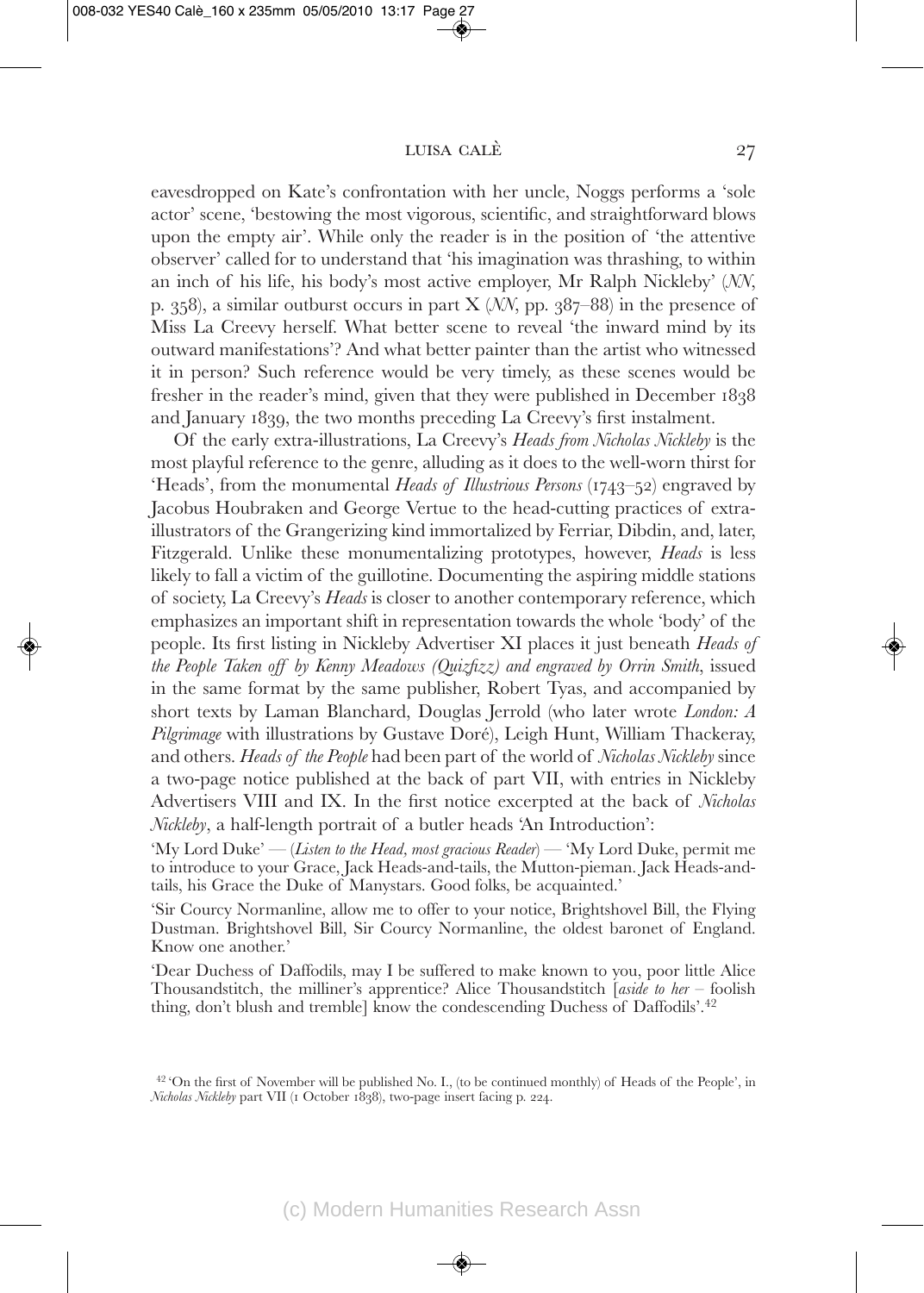Written on an extraneous sheet printed on different paper and inserted within the wrappers of part VII of *Nicholas Nickleby*, this insert extra-illustrates such voices and scenes inside *Nickleby* just as it invites the reader to wander outside to seek the numbers of *Heads of the People* for more such acquaintances. After these playfully animated introductions, the advertisement goes on to claim the 'benevolent purpose [. . .] to make Englishmen intimate with Englishmen: to bring the ends of the Town and the Country together; to make May Fair known to the New Cut; New Cut to May Fair'. These introductions will be developed as anecdotes in the letterpress accompanying each illustration, which describes the types illustrated divided up according to profession and class. For instance, the second issue, advertised in *Nickleby* part IX, contains 'The Lion, The Medical Student, The Maid of All Work, The Fashionable Physician'. Unlike Houbraken and Granger, Meadows's 'Picture Gallery of the English Nation'43 portrays neither the greats of English history, nor humble characters in 'Fancy Portraits' ('a Dustman in sugar-candy, or a Chimney-sweep in peppermint, after the modern fancy of face-making'). Regardless of class and profession, the reader is promised he or she will find 'the likeness of "*his Order*" among the "HEADS OF the People"'. The descriptions come from writers 'who have not looked at life only through the plate-glass windows of a drawing-room, but have been pushed and elbowed by the living crowd'.44 Evidence of cross-marketing can be found through slips addressed to 'milliners' advertising *Heads of the People* inserted in *Heads from Nicholas Nickleby*. <sup>45</sup> For those who had not yet guessed from the juxtaposition of adverts, from the format and style, or from the publication line under the first plates of *Heads from Nicholas Nickleby*, Meadows's authorship of both publications becomes obvious when we turn to the frontispieces of *Heads of the People: or, Portraits of the English* (1840). For in the two-volume edition we find the two extra-illustrated images found at the beginning of the British Library copy of *Heads from Nicholas Nickleby*: the portrait of the artist sitting at the easel for volume one and the open book for volume two. Whether guided or not by this continuity in authorship, the juxtaposition of the two publications in the Nickleby Advertiser would be enough to encourage a triangulation of looks and scenes of recognition between the text and the two series of *Heads*.

Let us turn, then, to 'The Dressmaker', published in part I of *Heads of the* People on 1 November 1838. Meadows's episode comes after the conclusion of Kate Nickleby's experience as a milliner's apprentice at Madame Mantalini's 'Temple of Fashion' in *Nickleby* part VII, whose back matter features the introduction between Lady Daffodils and Alice Thousandstitch. The text developed

<sup>&</sup>lt;sup>43</sup> "Tyas's Popular Publications', inserted at the back of *Nicholas Nickleby* parts XIX–XX.<br><sup>44</sup> Tyas's insert at the back of *Nicholas Nickleby* part VII, p. 2.<br><sup>45</sup> One such slip is still inserted in the copy of *Head* 

British Library.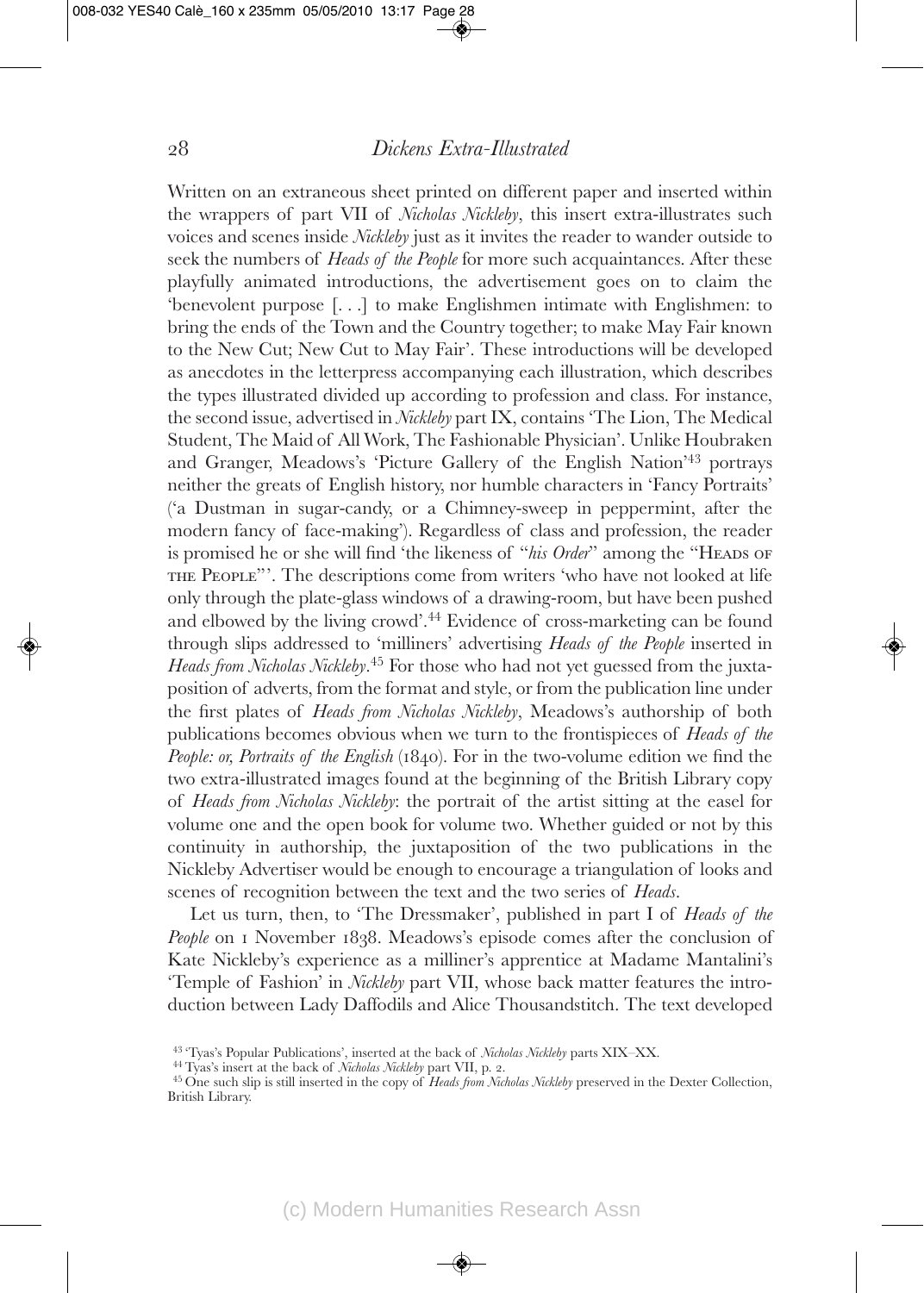to accompany this highlight in *Heads of the People* one month later has a number of points of contact with Kate's experience. Like Kate, her 'real' counterpart 'Fanny White' is led to work following the death of her father. Both are criticized for their physical embodiment of their class: at the end of part V Kate's first day ends badly because, in coming into contact with 'some great lady — or rather rich one', her hands are 'cold — dirty — coarse — she could do nothing right' (*NN*, p. 211); Fanny is dismissed for having inadvertently touched the shoulder of her client. However, the two publications diverge with respect to their intended public and the politics of their interpellation. Wary of the limits of sympathy, at the beginning of *Nickleby* part VI Dickens alludes to the hard life Kate leads as a milliner's apprentice, but refrains from dwelling on her 'bodily fatigue': fearing it might 'deprive it of any interest with the mass of the charitable and the sympathetic, I would rather keep Miss Nickleby herself in view just now, than chill them in the outset by a minute and lengthened description of the establishment presided over by Madame Mantalini' (NN, p. 213). The disreputable connotations of her establishment are implied in Kate's forebodings and amplified in Palette's extra-illustration for chapter 18:

'the young lady, who was a very lively young lady, seeing the old lord in this rapturous condition, chased the old lord behind a cheval-glass, and then and there kissed him, while Madame Mantalini and the other young lady looked discreetly another way' Page 168. (*NN*, p. 221).46

Taken out of their context, without knowing the young lady to be the Lord's fiancée, these words spell out the ambiguous and euphemistic status of milliners. For a more graphic description of the plight of Kate's profession the reader could turn to the fully-fledged account coming with the Dress-Maker's portrait in *Heads of the People*, where the promise of a milliner's encounter with a lady held up in the *Nickleby* insert would be crushed, and the risks inherent in the imaginary relations they might have to their real conditions, as Louis Althusser would have put it,  $47$  denounced in the text's very first words:

The 'original  $\sin$  — charged upon the frailty of the sex — is, in its consequences, visited tenfold upon the children of the blooming culprit. Sadly enough do those poor daughters of Eve, who live by needle and thread, pay for the peccadillo of their first mother! bitterly do the sisterhood of Cranbourne Alley and Regent Street expiate the transgression of Eden!48

The post-lapsarian scenario spells out Dickens's more allusive account of Ralph Nickleby's irresponsible choice of placement for his niece. Unlike her counterpart in *Heads of the People*, Kate is allowed a way out of the predatory dangers

<sup>46</sup> Palette, *Illustrations to Nicholas Nickleby*, part IV (<sup>30</sup> November 1838). <sup>47</sup> Louis Althusser, 'Ideology and Ideological State Apparatuses (Notes Towards an Investigation)', in *Essays*

<sup>&</sup>lt;sup>48</sup> Henry Brownrigg, 'The Dress-Maker', in *Heads of the People: or, Portraits of the English, drawn by Kenny Meadows* (London: Robert Tyas, 1840), p. 1.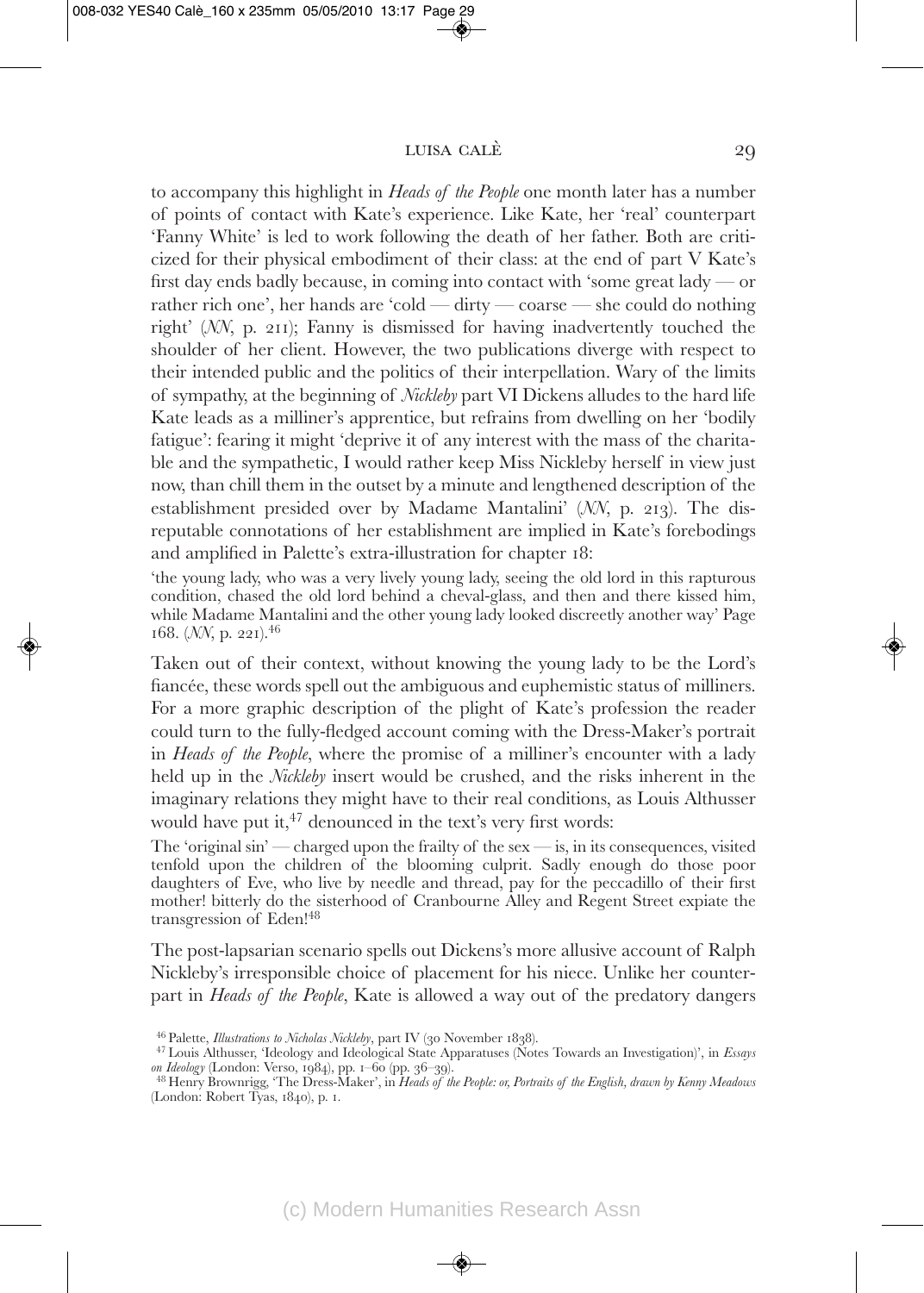facing a dress-maker's girl. While 'The Dressmaker' is caught with thread and needle in the act of sowing a laced ornament and wearing a fashionable dress, no professional attribute identifies Kate as a milliner's apprentice in *Heads from Nicholas Nickleby*, where instead she features in mourning, with a sad and pensive look, in a three-quarter profile (see Figure 2, above). Like Dickens's text, *Heads from Nicholas Nickleby* 'keep[s] Miss Nickleby herself in view' rather than embodying her in an occupation that might restrict her movement and limit the imaginary identifications of the readers.

Unlike Meadows's admonished milliners, in the imaginary space of *Nickleby* other characters were likely to feed on the fantasies of social advancement inspired by the butler's introductions inserted in *Nickleby* part VII. Through a careful use of voice and character Dickens's writing both alludes to and subverts the ideals and objects advertised in the monthly parts. For it is his more gullible characters who succumb to the interpellation of the commercial wares and sentimental world publicized in his serialized works. While in Meadows's *Heads of the People* the butler's same-sex introductions carefully avoid feeding fantasies of romance across class boundaries, the comic potential such introductions suggest is brilliantly exploited in Dickens's subsequent description of Mrs Nickleby's encounter with Sir Mulberry Hawk and Lord Verisopht in the episode charting their pursuit of Kate, 'the watched-for prize of mercenary infamy'.49 Mrs Nickleby's contradictory dreams of social elevation are couched in the material culture of the Annuals that crowd the Nickleby Advertisers and wrappers as she imagines Kate becoming Lady Mulberry Hawk and the publication of her portrait in 'half-a-dozen of the annuals, and on the opposite page would appear, in delicate type, "Lines on contemplating the Portrait of Lady Mulberry Hawk. By Sir Dingleby Dabber"' (*NN*, p. 330).

#### *Conclusion: Dickens in Parts, Dickens Extra-Illustrated, Dickens Uncut*

Reading Dickens in parts means hearing allusions to the 'voices' of other texts,<sup>50</sup> for the boundaries between individual titles are more porous than those of a bound book. The publications, images, and objects listed and reproduced in the Advertisers interrupt but also add dimensions to the reading experience. In 1837–38, as Dickens's writing emerged through the medium of monthly publication, it was associated with the qualities of Hogarth's  $art<sup>51</sup>$  Even when 'the long series of closely printed green volumes' of the Cheap Edition appeared in

 $^{49}$  Brownrigg, 'The Dress-Maker', p. 5.<br> $^{50}\rm{On}$  the Advertisers' 'voices' see John Fenstermaker, 'Using Dickens to Market Morality: Popular Reading Materials in the Nickleby Advertiser', *Journal of Popular Culture*, 28.3 (1994), 9–17; see also Darwin, *Dickens*

<sup>&</sup>lt;sup>51</sup> See Malcolm Andrews, 'Illustration', in *A Companion to Charles Dickens*, ed. by David Paroissien (Oxford: Blackwell, 2008), pp. 97–125 (pp. 97–98).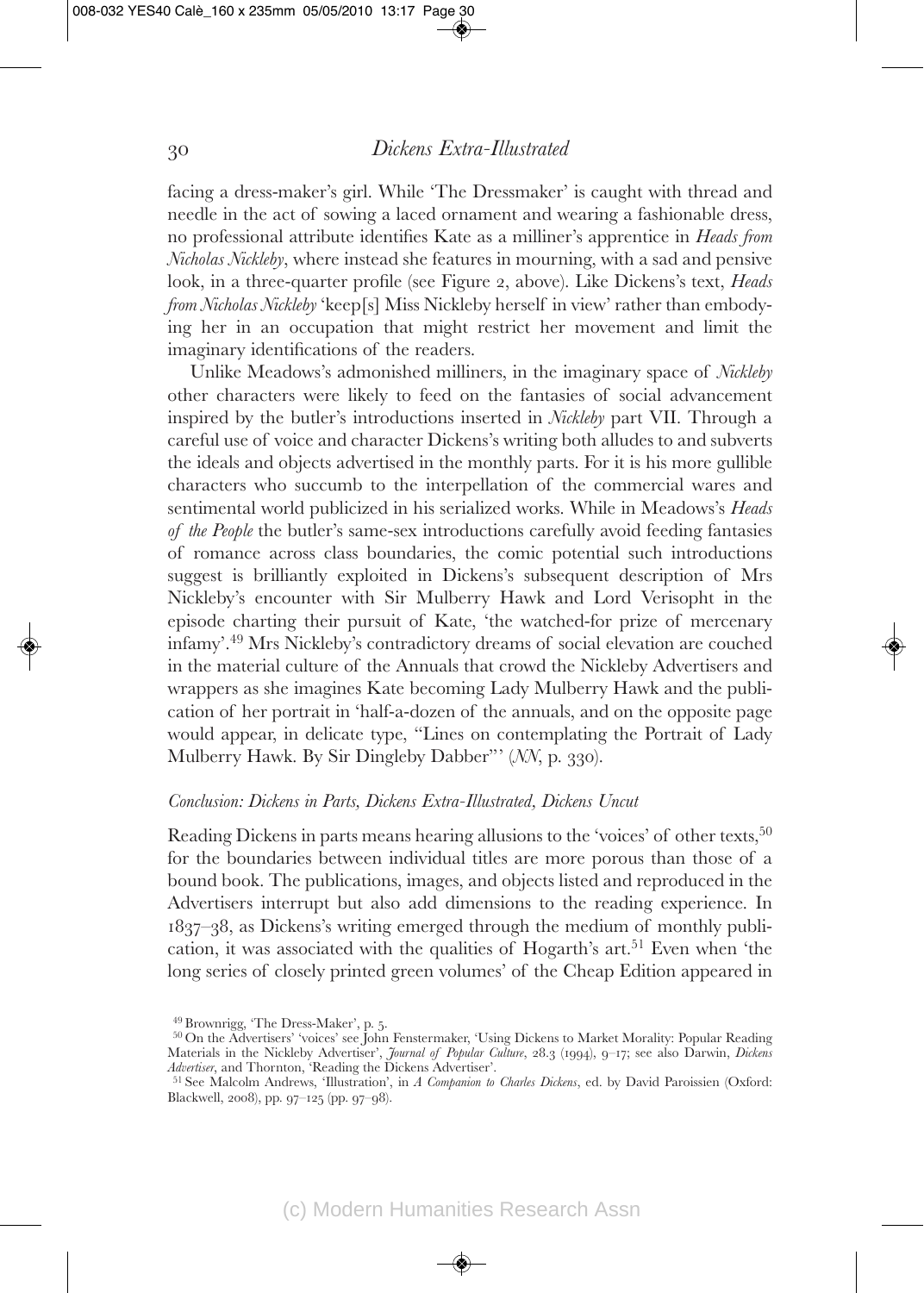1857–58, for Walter Bagehot the writing of Dickens still had the feel of 'graphic scraps; his best books are compilations of them'.<sup>52</sup> The memory of the incomplete, disconnected form of the monthly publication, a vehicle for prints and accompanying letterpress, still associated Dickens's writing with a culture of scrapbooks and extra-illustrations. The materiality of reading shaped the experience of writing. With the completion of the monthly parts, the text was stabilized in its 'timeless format'.53 When *Nicholas Nickleby* was published in volume form, an authorial paratext including Daniel Maclise's frontispiece portrait inaugurated Dickens's place as a celebrated author. In separating the writing from the ephemeral matter surrounding its first appearance, this embodiment of the authorial voice shut down the 'textual heteroglossia' of monthly publication, which, as Laurel Brake argues, rarely survives 'the stripping, disciplining and institutionalization of the texts'.54 In the wake of Dickens's rise as an author, literary practice has divorced his works from their material culture. A cover-tocover reading fails to supplement Dickens's 'people in parts' with the world of other books, pictures, galleries, and commodities that make up the synchronous attractions of the monthly parts.

Comparing Grangerizing to the extra-illustrating practices documented in the Dickens Advertisers in the late 1830s and the emergence of Dickensiana in the late nineteenth century reveals changes in the configuration of the cultural work that defines the book as a cultural object. The extra-illustration of Dickens's works documents a move from books beautified at the expense of others to extra-illustrations specifically produced to illustrate a particular work, a form later adopted by his official illustrator and publisher when Phiz himself produced sets of illustrations for *Dombey and Son*, *Barnaby Rudge*, and *The Old Curiosity Shop*, all 'published with the Sanction of Mr. Charles Dickens' by Chapman and Hall. Extra-illustration also helped reconstruct the modes of production of Dickens's works. Bound together, plates from different copies of *Pickwick Papers* helped show that specimens of first and later impressions could be found in the same run of monthly numbers. The collated copy then functioned as a book containing all books. Yet the other side of this activity was the ambition to purify the book of its disorderly variants and recreate the perfect copy that may never have existed. In the attempt to reconstruct such an ideal 'original', late nineteenth-century collectors, like Romantic bibliomaniacs, would dismember imperfect specimens assembled in the fast-moving market of Dickens's works and erase the evidence of cultural production for the

<sup>52</sup> Walter Bagehot, 'Charles Dickens', *National Review*, 7 (October 1858), 458–86, reprinted in *The Collected Works of Walter Bagehot*, ed. by Norman St John Stevas, 15 vols (London: The Economist, 1965–86), II (1965),

pp. 77–<sup>107</sup> (p. 83). <sup>53</sup> Laurel Brake, *Print in Transition, 1850–1910: Studies in Media and Book History* (New York: Palgrave, 2001), p. 28. <sup>54</sup> Brake, pp. 27, 29.